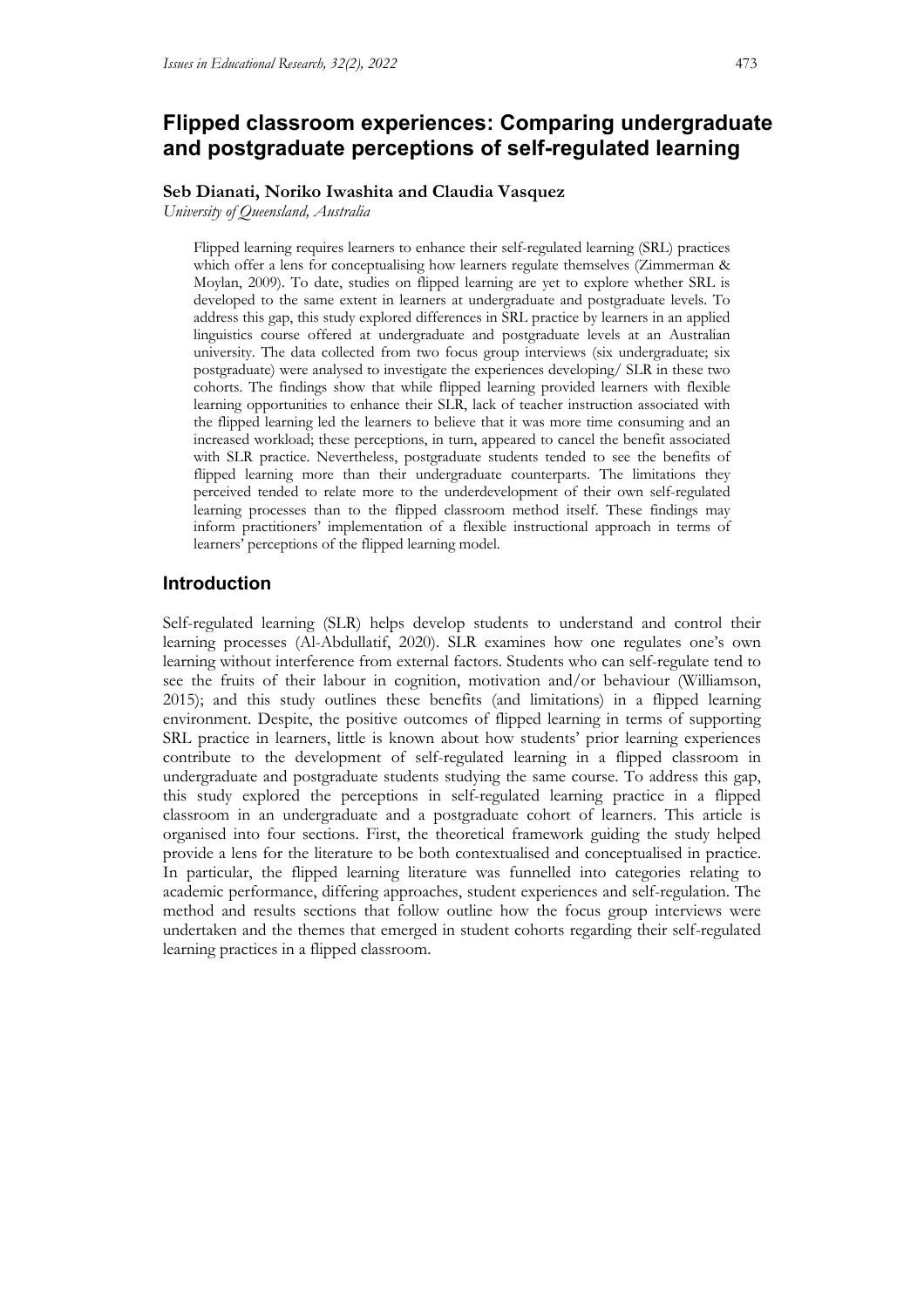## **Theoretical framework**

The literature on the theoretical underpinnings of flipped learning approaches is somewhat difficult to find. In their scoping review on the use of flipped classroom models in higher education, O'Flaherty & Phillips (2015) reported a lack of agreement concerning the theoretical basis supporting flipped instruction in higher education. As a result, the authors argued, the existing literature points to misunderstandings about what an effective flipped model might look like. To go beyond a single, one-size-fits-all approach supporting flipped learning, Eppard & Rochdi (2017) proposed a model to provide a theoretical basis in understanding flipped learning (Figure 1).



Figure 1: Bloom's taxonomy juxtaposed with learning theories and flipped learning, adapted from Eppard and Rochdi (2017). (Use "zoom in" function on web or PDF reader to view)

Figure 1 offers a theoretical basis for flipped instruction considering the intersection of Bloom's mastery learning model and his revised taxonomy of cognitive processes (cf. Anderson et al., 2001). The flipped model aligns well with constructivist learning theory principles, for example, learning being an *active* and *social* process (cf. Hein, 1991; Narayan et. al, 2013). Thus, pre-class flipped activities (i.e., viewing, listening, or re-reading lectures and content-specific information) request learners to actively engage in the construction of knowledge (Dagar & Yadav, 2016). The in-class activities, assisted by the instructor, allowed for a deeper level of knowledge comprehension (Case & Marshall 2004); as students apply the knowledge they have constructed at home in the classroom, linked to cognitive constructivism. The flipped classroom model is praised by some for promoting greater class engagement, as students are more actively involved in class material which in turn fosters an 'active learning' experience in the classroom (Jamaludin & Osman, 2014). Indeed, Jensen et al., (2015) argued that the flipped classroom may be seen as the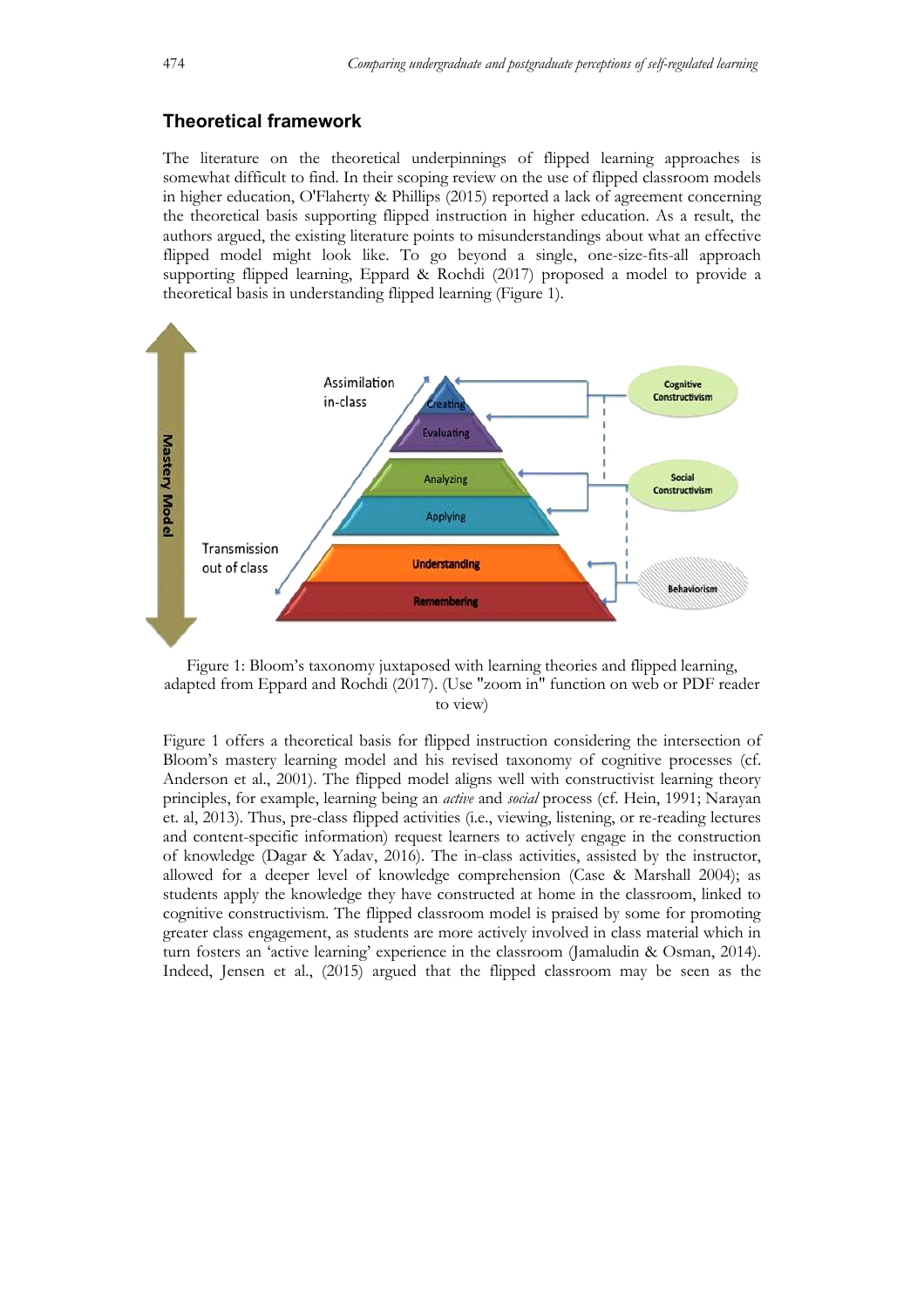reincarnation of active learning under a different name and guise. In their defence, well before flipped classrooms were introduced, increased learner autonomy (Meyers & Jones, 1993) and higher-order thinking skills (Bonwell & Eison, 1991) were promoted when students were actively engaged in a task. Accordingly, activities in the flipped model (e.g., watching a narrated *PowerPoint* slide, participation within an in-class group debate, preparation of a report) can be prepared to align with cognitive tasks of increasing complexity, as categorised in the pyramid in Figure 1. Because this theoretical framework proposes the "dynamic interaction of [thoroughly] researched learning approaches and theories" (Eppard & Rochdi 2017, p. 38); the present study deems it a dependable theoretical framework to situate the investigation.

### **The flipped classroom model**

The flipped classroom method was originally used in the K-12 environment to engage students by doing homework in-class and classwork at home (Reidsema et al., 2017). It was popularised by two teachers in the United States who coined the term 'flipped' (Bergmann & Sams, 2012). In simple terms, the flipped classroom is the inversion of instructional material, with lectures being viewed online prior to class instead of being conducted in-class, while class time is being used for active and collaborative activities (Davies et al., 2013; Arnold-Garza, 2014). The inversion of the instructional model frees class time for pedagogical activities that require students to engage in the development of higher-order cognitive skills through problem-based, experiential, or collaborative learning (Yeung, 2014). Das et al., (2019) found that there was an increase in students' intellectual and cognitive engagement when a flipped course was introduced. One of the key characteristics of the flipped classroom is the ability for students to self-regulate and pace their learning (McLaughlin et al., 2013; McLaughlin et al., 2014) as it allows students to complete learning materials in their own time (Roehl, Reddy & Shannon, 2013; Zayapragassarazan & Kumar, 2012), thus fostering greater flexibility.

#### **Self-regulated learning (SRL)**

Self-regulated learning examines how one regulates one's learning without interference from external factors (Pintrich et al. 1993; Zimmerman & Pons 1986). Several years after publishing their seminal work, Zimmerman & Moylan (2009) went on to identify a cyclical three-phase SRL. The first phase, known as forethought, is where task analysis and selfmotivating beliefs come into play. This is where students strategically plan, set goals, and prepare themselves for the task at hand. The next phase, the performance phase, is where students exhibit self-control and self-observation. Lastly, the self-reflection phase is where students evaluate their self-judgment and self-reaction. For instance, under the construct of self-judgment, individuals may evaluate themselves in comparison to others. Zimmerman & Moylan's (2009) cyclical framework (Figure 2) helps to clarify these stages.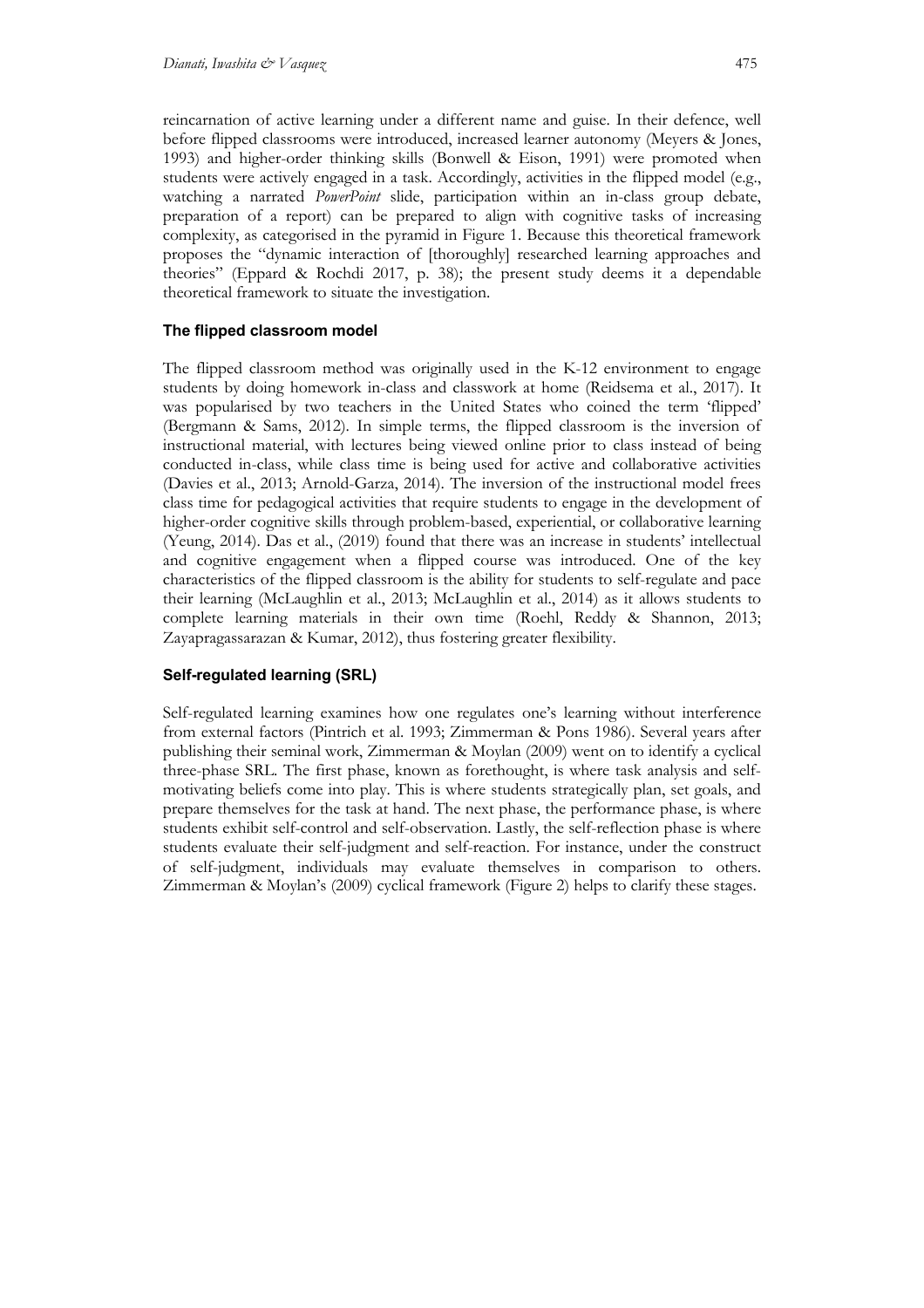

Figure 2: Phases and processes of self-regulation (adapted from Zimmerman and Moylan, 2009; use "zoom in" function on web or PDF reader to view)

#### **SRL in the flipped classroom**

The research on flipped learning is vast and contested (Betihavas et al., 2016), and although studies have tended to focus more on the "advantages, challenges and effectiveness of flipped instruction" (Rasheed et al., 2020), there is evidence in the literature to suggest that flipped classrooms can support SRL practice in learners (e.g., Alamry, 2017; Öztürk & Çakıroğlu, 2021; Sletten, 2017). In addition to this, the research has shown that students who co-regulate with other students when engaged in selfregulation themselves may see a positive effect on their academic performance (Park & Kim, 2021). Students' experiences with self-regulated flipped learning have also shown positive results in terms of time management for the strategies they employ to go about their work and motivation (Alamry, 2017). While flipped learning may lead to increase levels of understanding; Cagande & Jugar (2018) stress that similar findings were not found regarding increased levels of student motivation. However, motivation has been shown to increase when the task at hand involves greater problem-solving and is shown to be authentic, practical, and relevant (Joo et al., 2019). The benefits of flipped instruction regarding SLR strategies extend to the levels of class/course engagement evidenced when they can self-regulate(Doo et al., 2020). The practice of SRL in a flipped environment may support readiness for future flipped learning experiences as well (Shyr & Chen, 2018) and, what is more, students who show signs of positively seeking and obtaining help when in a self-regulated flipped classroom environment tended to enjoy the flipped learning experience (Sun et al., 2017).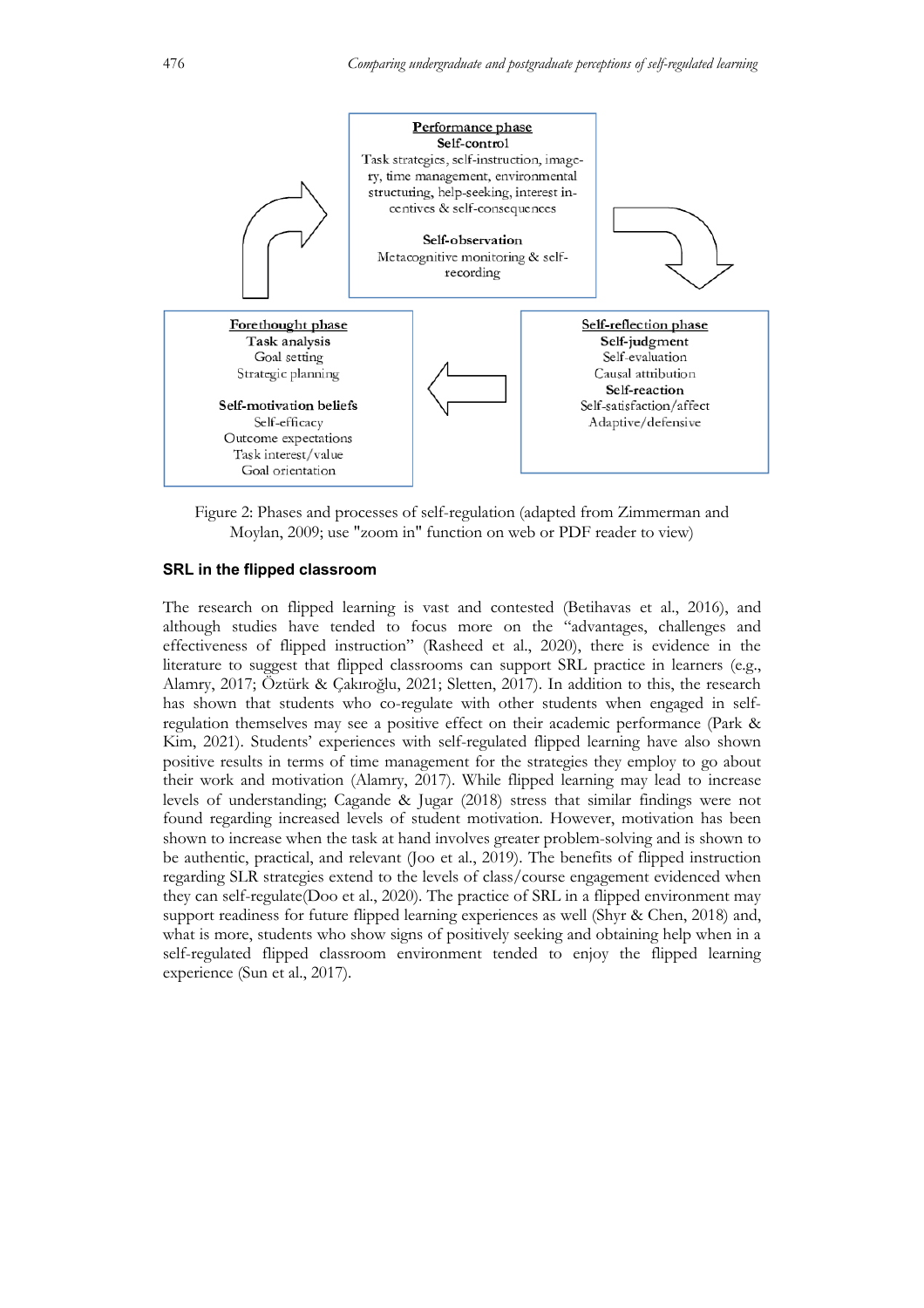Hall and DuFrene (2016) suggested that self-regulated learning as a benefit of the flipped method is not always evident for learners (cf. Zheng et al., 2020). Indeed, student perceptions may be moderated by the perceived increased workload it creates, which may affect their ability to self-regulate. Moreover, if they could not ask for help, this further inhibited their SRL (Findlay-Thompson & Mombourquette, 2014). These authors further elaborated those learners with limited development of self-regulated learning strategies to be better at the planning and reflection stages than at the monitoring stage. However, this may be due to learners' unfamiliarity with SRL (Doo & Bonk, 2020). This aspect has been explored in terms of the effect that explicit training and instructional videos may exercise on learner understanding of benefits associated with flipped instruction and the development of SRL (Bhagat et al., 2016). Thus, according to Shih et al., (2019) and Kornell & Bjork (2007), explicit teaching of SRL, such as goal setting, time management and support services in pre-class material has shown to be beneficial in students' perceptions of how they study, how long they study, and their learning experience. Indeed, pre-class activities that promote goal setting and task strategies seem to be related to better experiences with flipped instruction and higher development of SRL (Çakıroğlu & Öztürk 2017).

In a similar line of debate, Sletten (2017) revealed that SRL can be promoted through inclass constructivist teaching methods. More importantly, the research has shown that learners who have developed good SRL strategies express a preference for this form of pedagogy, i.e., flipped instruction (Kim et al., 2021). Although each learner's experiences and perceptions are unique, some overarching themes relating to their flipped learning experiences have been reported in the literature. Kettle (2013) found that learners perceive the flipped learning method to be an effective method to prepare and adjust to university study because it allowed them to regulate and schedule their own learning time. However, this belief may need time to develop, as Grypp & Luebeck (2015) reported in their study which found that learners needed explicit instruction on how to actively work in and outside class time to be prepared for the practice of SRL. DeSantis et al. (2015) also observed that some students did not like the flipped model of instruction as it was a sudden change from traditional ways of teaching.

Notwithstanding these experiences reported in the literature, learners' described perceptions about flipped learning tend to correlate with whether or not they were informed about why it was being introduced in the first place, and not necessarily with the characteristics of flipped instruction. Thus, Butt (2014) observed that 75% of students had a positive attitude to the flipped method, but instruction as to why it was being implemented was crucial to its success. Favourable student experiences with flipped learning have also been noted to increase their positive attitudes towards learning, especially in individualised learning and flexibility (Hung, 2015; Schultz et al., 2014). Similarly, Zuber (2016) found in their literature review that students' perceptions of flipped classrooms were mostly positive, while Clark (2015) noted an increase in learners' self-efficacy beliefs, although no significant differences in grades were found. Contrary to these favourable flipped learning experiences, Whillier and Lystad (2015) found no differences in satisfaction and grade performance between flipped and non-flipped groups, consistent with the Harrington et al. (2015) findings and a decrease in satisfaction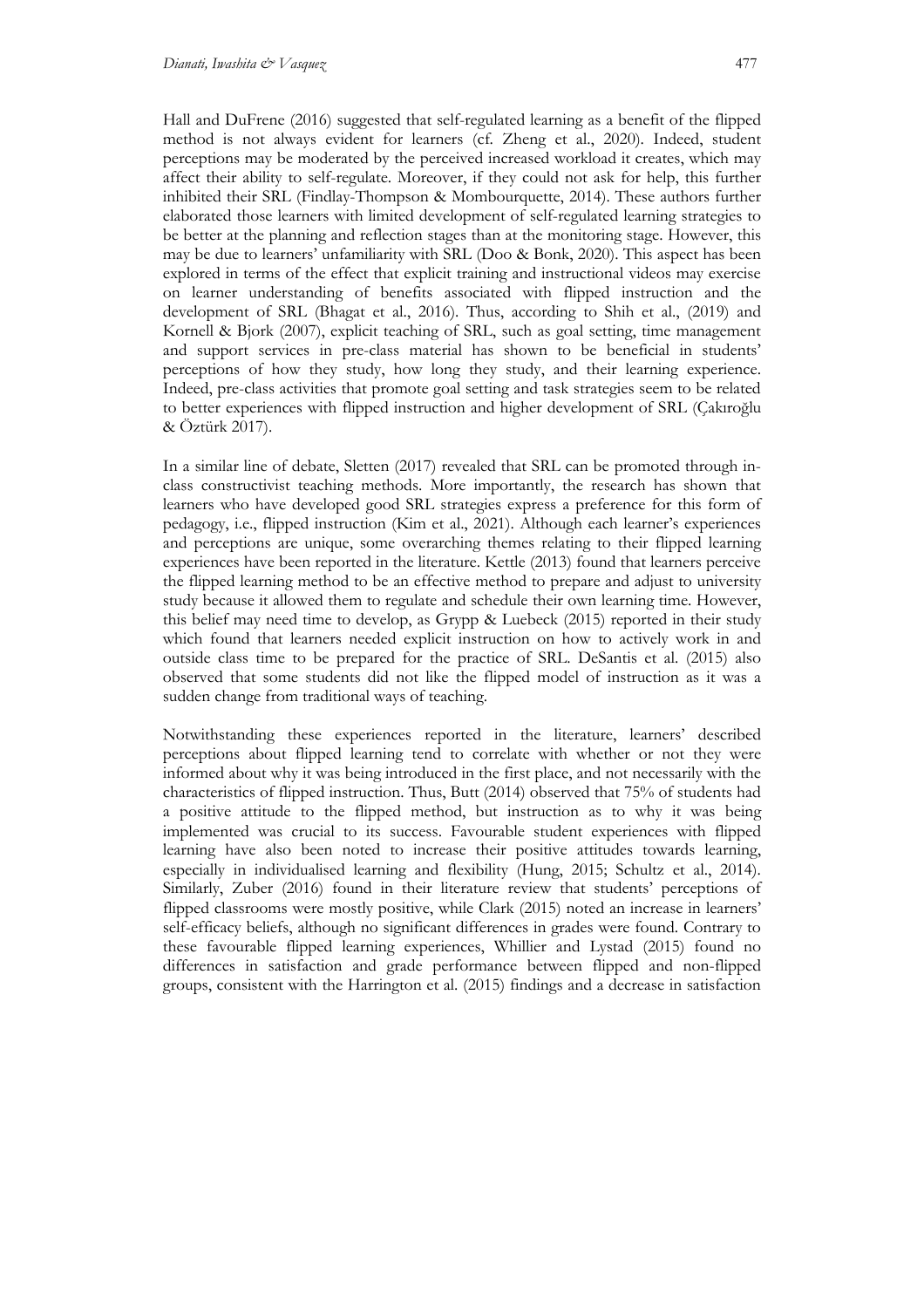found by Missildine et al. (2013). Thus, although empirical research has not been able to consistently establish links between the flipped model and improved academic performance, learners have reported the flipped classroom to be a better delivery method than traditional lectures (Turan & Akdag-Cimen, 2020). More importantly, learners have described becoming better at managing, monitoring, and regulating their own learning, which has positive implications outside the classroom (cf. Shih et al, 2019).

While investigation into the flipped classroom model has been abundant, the focus of research has tended to examine the challenges and effectiveness associated with flipped instruction in terms of learning outcomes, usually in comparison with more traditional instructional modes (either face to face and/or online). However, less is known about how different students' experiences/perceptions with flipped instruction may be mediated by SRL practice. To address this gap, this study explores SRL practice in a flipped classroom for students at undergraduate and postgraduate levels studying the same course. Two research questions were formulated to guide the study:

- 1. What are postgraduate and undergraduate experiences in a flipped classroom in relation to SRL?
- 2. Are there differences between undergraduate and postgraduate perceptions in flipped learning and SRL?

## **Method**

## **Context**

The context for the study was an introductory course to second language learning which features flipped learning taught at undergraduate and postgraduate levels. The course was delivered face to face with pre-class activities being delivered online. The course was not affected by campus closures or class restrictions as the research occurred before the COVID outbreak. The learning activities and assessment tasks are identical for both cohorts, and staff in the course regularly shared curricula notes with one another, informed by good practice (Griffiths et al., 2021). While the undergraduate course attracts a majority of domestic students, the postgraduate course caters predominately to international students. For many postgraduate students, the literacies of learning at a tertiary level, alongside learning the flipped approach, may perhaps be new; and their experiences compared to their mostly domestic undergraduate cohort is the subject of this inquiry. A complete overview of the specific flipped approach applied in this context is tabulated in Appendix 1.

## **Participants**

The study recruited 12 students from the two cohorts (six undergraduate and six postgraduate students). Undergraduate students came from three major disciplines (Arts, Education and Communications), while the postgraduate students were predominately from the Master of Applied Linguistics program. The undergraduate students were mostly local students who completed their secondary school education in Australia and are native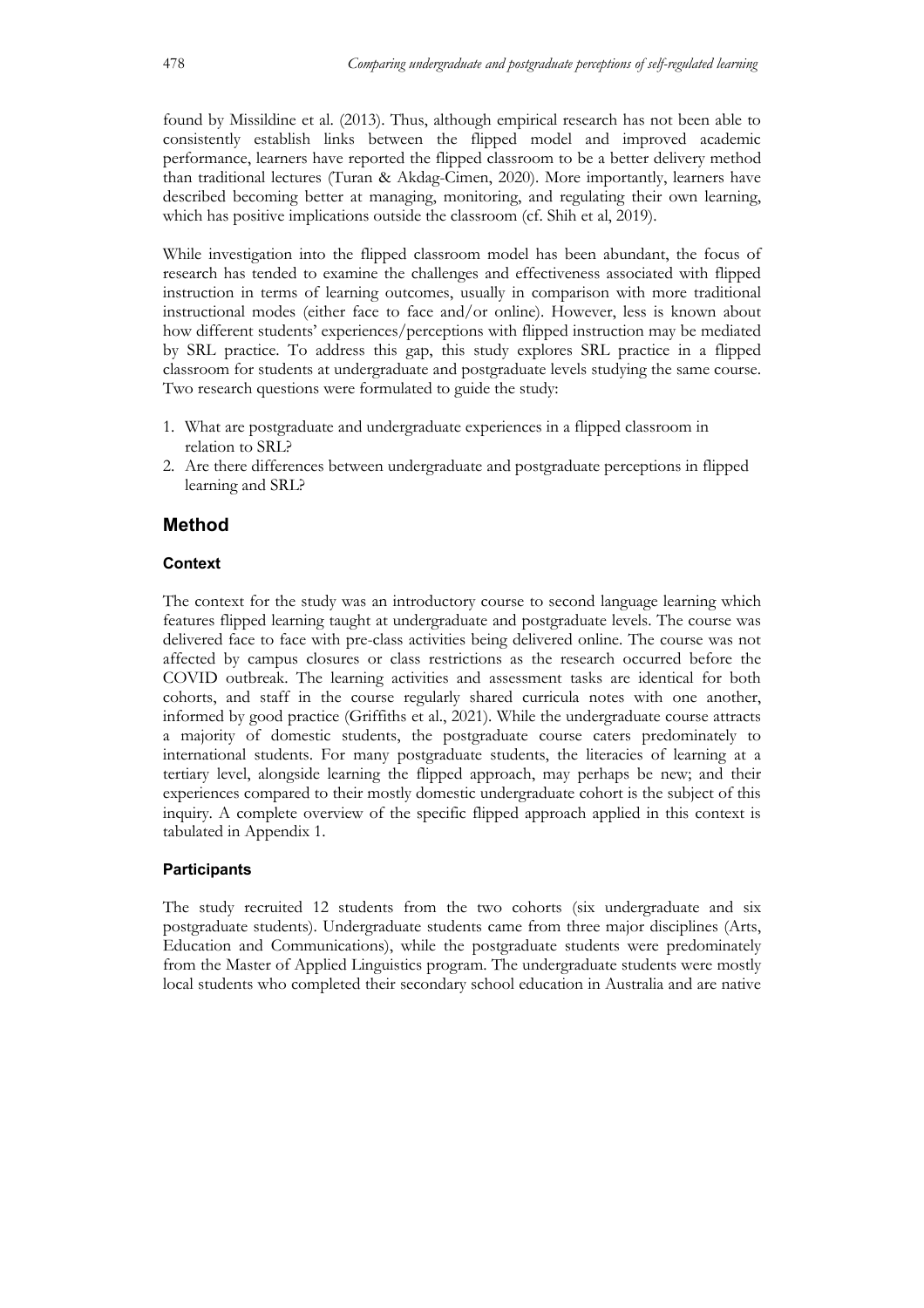speakers of English. Their ages range from 18 to 25 years. In contrast, most of the postgraduate students were international students from China who were aged between 25 and 35. There were 4 females and two males in both groups with a total of 8 females and 4 males respectively. Ethical clearance was obtained for the study prior to research commencement.

#### **Data collection and analysis**

Data for the study was collected through focus group interviews conducted after the semester finished in December 2018. Participants in each group were invited to participate in a one-hour interview by one of the researchers (unknown to the participants). The focus group sessions took the form of a semi-structured dialogue where general themes were directed but did not dictate the conversation (see Appendix 2). The sessions were audio-recorded and transcribed verbatim. The focus groups were conducted face to face and were not affected by COVID lockdowns or social distancing restrictions. All participants were given a number between 1 and 6 to identify themselves while remaining anonymous and their data were coded as UG (undergraduate) or PG (postgraduate), respectively. The numbers 1-6 refer to which student commented. For instance, PG3 refers to postgraduate student number 3. The interview and text data were analysed using thematic analysis and grounded theory approaches (Dörnyei, 2007), which focus on identifying recurrent patterns in the data. First, the transcribed data was read to locate segments in each participant's responses that were related to the research questions. Then, the relevant segments for each cohort were coded and key terms identified are highlighted in *italics* in the paragraphs below (in terms of flexibility, time, workload, etc). Finally, these initial codes/terms were grouped into themes once the terms were consistently referred to. The transcript was analysed by one of the authors and was triangulated by the other two authors to ensure inter-reviewer agreement.

## **Findings and discussion**

#### **Undergraduate participants**

The analysis of undergraduate participants' perceptions within a flipped learning environment identified two emerging themes, namely *flexibility* and *time management*. The discussion of results will frame these emerging themes within Zimmerman & Moylan's (2009) self-regulation model.

#### *Theme 1: Flexibility*

In the undergraduate students' experiences within the flipped environment, flexibility was identified as one of the themes emerging in the data. Accordingly, participants' positive perception of the flipped model is outlined below:

I like having the lectures online, which is very good. I think *students can watch it anytime*. Sometimes, I don't think the student has to go to the class. (UG 4).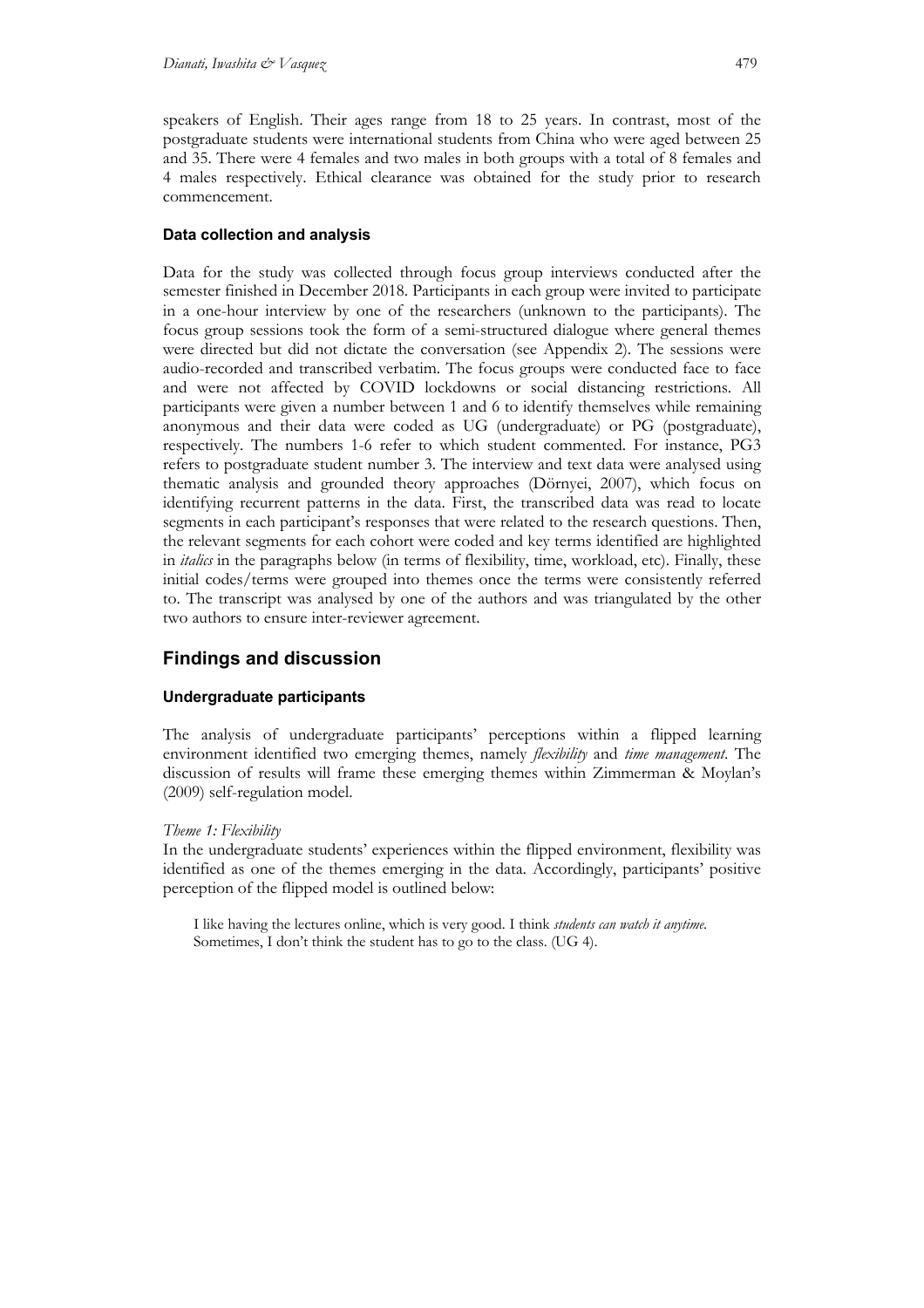Because you can *watch the lecture in your own time*, doing the *quiz in your own way*: you come to the class two hours a week so it's like you always go to the class and uh like two hours you really pay attention (UG 3).

#### *Theme 2: [Self-]regulation of time*

The second theme identified in participants' data was that of time demands and management. Out of the six study participants in this cohort, four commented on the time requirement associated from various standpoints. Thus, in terms of increased timerelated demands of the flipped model, participants commented:

I need more time to finish all the task before I really go to the lecture…it's *like timeconsuming* when you're doing it but *it's worth it* (UG3)

I think it's *a lot to cover* information every week…yeah, I guess it's *very demanding* in terms of time (UG1)

It takes *a lot of time* uh just to do the reading and then complete the quiz when I'm done that it's not a big deal, but it *takes time* to like understand the materials (UG5)

I like a course that I have to understand the content …*it takes time*…it takes a lot of time the reading and the quizzes it *even takes longer than going to the lecture* (UG4)

On the whole, participants' experiences illustrated above align with results reported earlier in the flipped learning literature. Accordingly, Smith's (2015) study noted that learners' perceptions of the flipped classroom model considered it to be more time-consuming, which was consistent with others in the literature (e.g., Fisher et al. 2017; Karabulut-Ilgu et al., 2018). The flipped classrooms do not necessarily involve more work for learners, but it can certainly be perceived as such, with time efficiency influencing students' perceptions of satisfaction (Fisher et al., 2018).

Notwithstanding the time-consuming perception associated with flipped learning, participants in the study reported an alternative perspective on time demands. Namely, the flipped classroom was a tool supporting the forethought phase, the performance phase, and the self-reflection phase of SRL; in particular, time management and organisation. Even though flipped learning has been shown to increase engagement, McCarthy (2016) tempered these findings by stating that the majority of students preferred having both traditional and flipped experiences and would prefer a combination of both formats, signalling the importance of blended pedagogical approaches. In participants' experience, this support translated as improvement in the learning experience as a whole and was conducive to opportunities for independent learning. Thus, participants commented that:

The flipped classroom *helps me manage my time better* by ensuring that I cover the content to complete the quiz and participate in class. Definitely makes sure *I'm prepared for class* (UG2)

The readings, lecture and following quiz *makes me do the work before class*, so *I never fall behind* even if I have to miss a physical class" (UG4)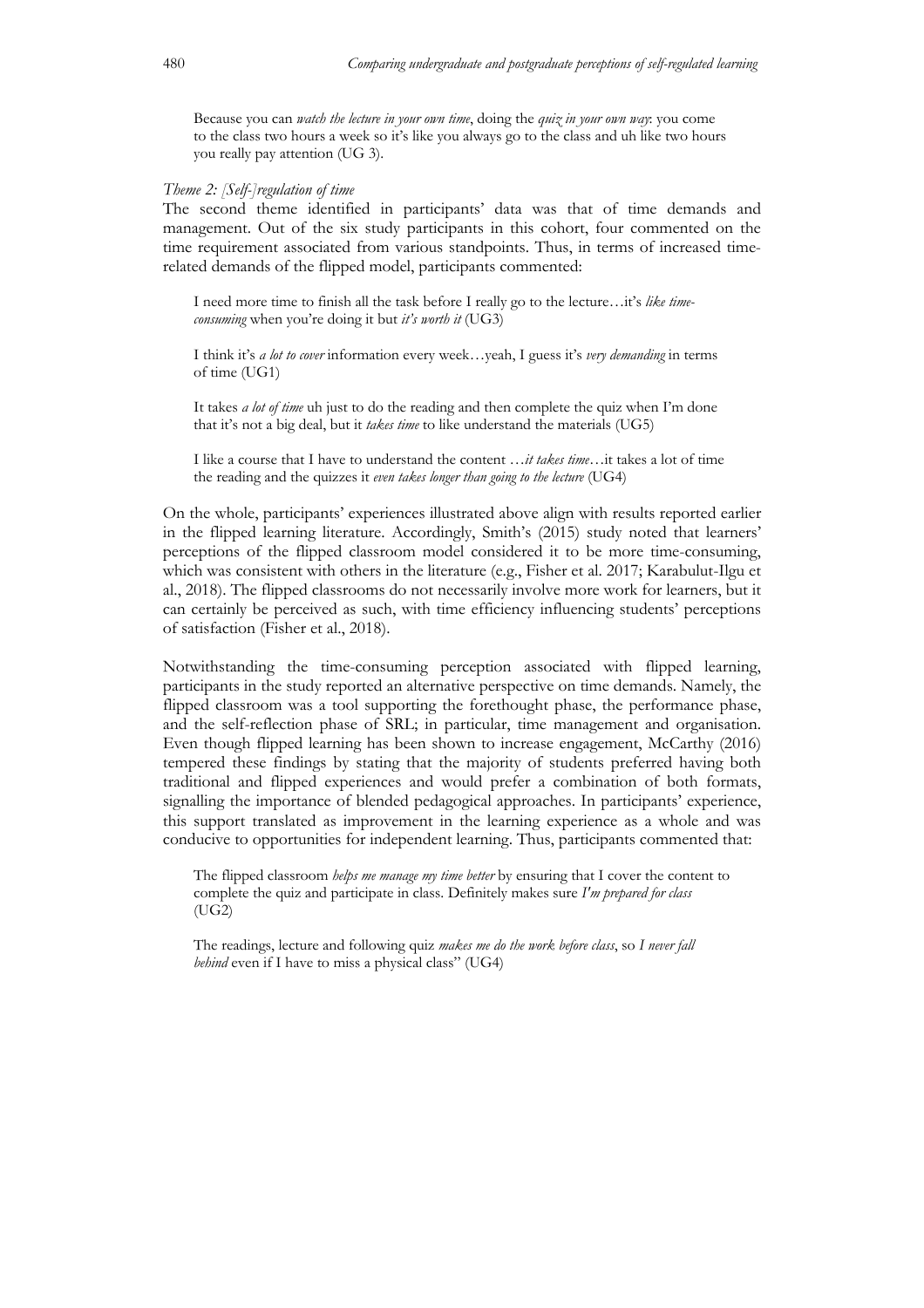It helps me to *solidify what I have learnt already in lectures* in the classroom which is very helpful.

I find that [the] *learning experience was more organised* with the flipped classroom. (UG3)

[...] as I am forced to watch online lecture and do readings on my own, *it is all about selflearning* […] I have never done a flipped classroom before. It helped *me do the readings and watch the lectures* […] the flipped classroom motivated me […] *I like taking learning into my own hands* […] (UG3)

In terms of self-regulated learning, these participants' perceptions, shaped by the flipped experience, may be considered an example of "self-generated thoughts" (Zimmerman & Moylan, 2009, p. 299) corresponding to the self-reflection stage in the SRL model. In this stage, learners are believed to utilise their self-judgment, casual attribution, and selfexplanation to justify their possible learning failure and/or success. Indeed, the data analysis showed that for participants in the undergraduate cohort the need to self-regulate their learning and the flipped format of the course meant they were inclined to prefer traditional methods. Accordingly, participants' SRL actions appear to be shaped/mediated by their experience in the flipped model.

## **Postgraduate participants**

The analysis of postgraduate participants' experiences with and perceptions of the flipped classroom environment identified three main emerging themes, i.e., *flexibility*, *autonomy,* and *support*. As with the undergraduate participant interviews, the discussion of results will frame these emerging themes within Zimmerman & Moylan's (2009) SRL model.

#### *Theme 1: Flexibility*

As in the case of undergraduate participants, *flexibility* was one of the themes emerging in the postgraduate focus group interview data, a feature perceived as supportive of a positive learning experience. Accordingly, the results of the analysis identify this theme as a common perception across the undergraduate and postgraduate learners. In cohorts in this respect, participants commented that:

I think if this class is in a traditional classroom, it [content] would be too long, so *if you watched it* [the video] *at home*, *you absolutely could do so* (PG3)

When you are watching the lecture, for example, *you can stop, and you can watch it* again and maybe you can do more things at the same time *which is helpful to your learning* (PG1).

As shown in the extracts above, participants at the postgraduate level positively valued their experiences in the flipped classroom in terms of the degree of flexibility offered by this instructional model. This finding is consistent with previous results reported in Nguyen et al. (2016) outlining that flexibility was a considerable advantage to flipped learning perceived by students. Consistent with Sahin et al., (2015), the interview data identified that participants' experience of flexibility in the model was perceived as directly supporting their academic literacies, particularly their reading comprehension ability: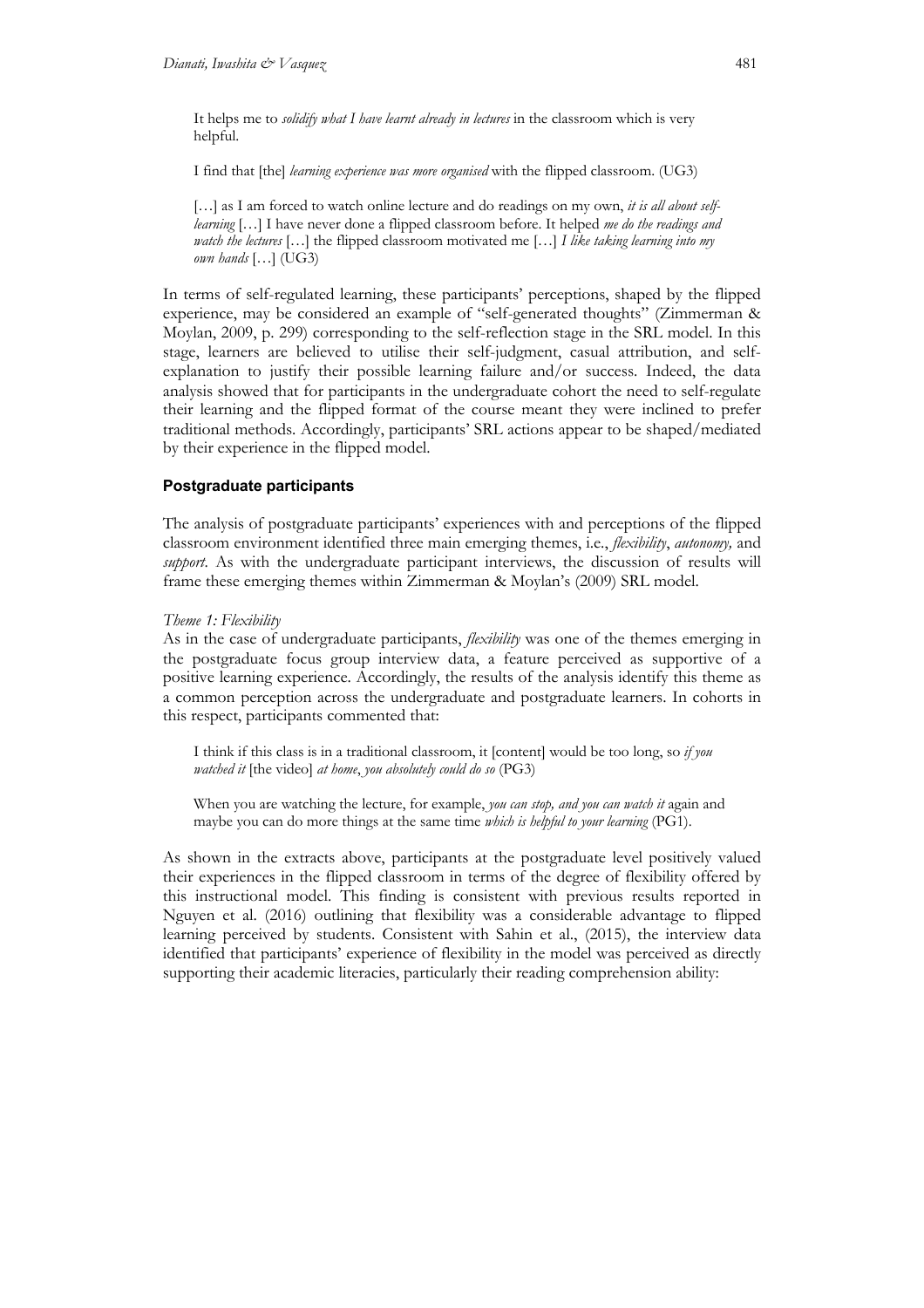I agree with [PG1], and *this kind of learning is better* compared with the traditional classroom. I think *we can get more information from learning* than in the traditional lecture. (PG5)

The first time I read the materials I spent two hours but the last time I just spent thirty minutes […] *my reading speed is improved*, and after actual reading and watching the video, *I know what part I should read and what part is useful*. I can *connect the important part of the reading and the video content*. (PG5)

For PG5, the meta-cognitive construct of self-control during the performance phase strengthened PG5's SRL behaviour regarding environmental factors (Zimmerman & Moylan, 2009).

#### *Theme 2: Autonomy*

The second theme identified in postgraduate participants' data was that of *learning autonomy* (or lack thereof). Indeed, participants at the postgraduate level felt they lacked the skills to guide their learning and noted that more guidance from instructors was needed. Interestingly, they considered this limitation to be their own short-coming (rather than that of the instructor or the flipped learning model) and they still perceived that the flipped instruction model promoted their autonomy/independence as learners:

I think flipped classrooms make me have more independent time to control. I have more time to choose what time I need to do now and next. But this doesn't suit me, I think because *I am not a good self-teacher person, I more prefer a teacher to guide me* to do everything…maybe *I will lose my direction*. (PG5)

*I become more of an independent learner*, but I have to read before going to the classes. (PG2)

Here, the students may be reflecting on their forethought phase of self-regulation, deliberating on task-analysis (Zimmerman & Moylan, 2009). The participant needs to be conscious of the strategic planning needed and the goals that need to be set (reading before class) to be an effective self-regulated flipped classroom student (Zimmerman & Moylan, 2009). As this student moves onto the next stage of what Zimmerman & Moylan (2009) refer to as the performance phase of self-control, they implement their own time management and task strategies. This is consistent with Nachatar Singh et al., (2019), which showed that international students preferred this method as it facilitated better time management, self-regulation, and more flexibility to study at their own pace.

#### *Theme 3: Support*

The third theme identified in postgraduate participants' data was that the flipped model provided fewer opportunities to ask for content clarification outside of class. Accordingly, some participants in the postgraduate cohort perceived that the flipped model offered fewer possibilities to ask questions and discuss doubts about course content with the course instructor. In this regard, participants commented:

I think it's really helpful if the teacher can *before* the class answer what questions we've got from videos and reading materials. (PG2)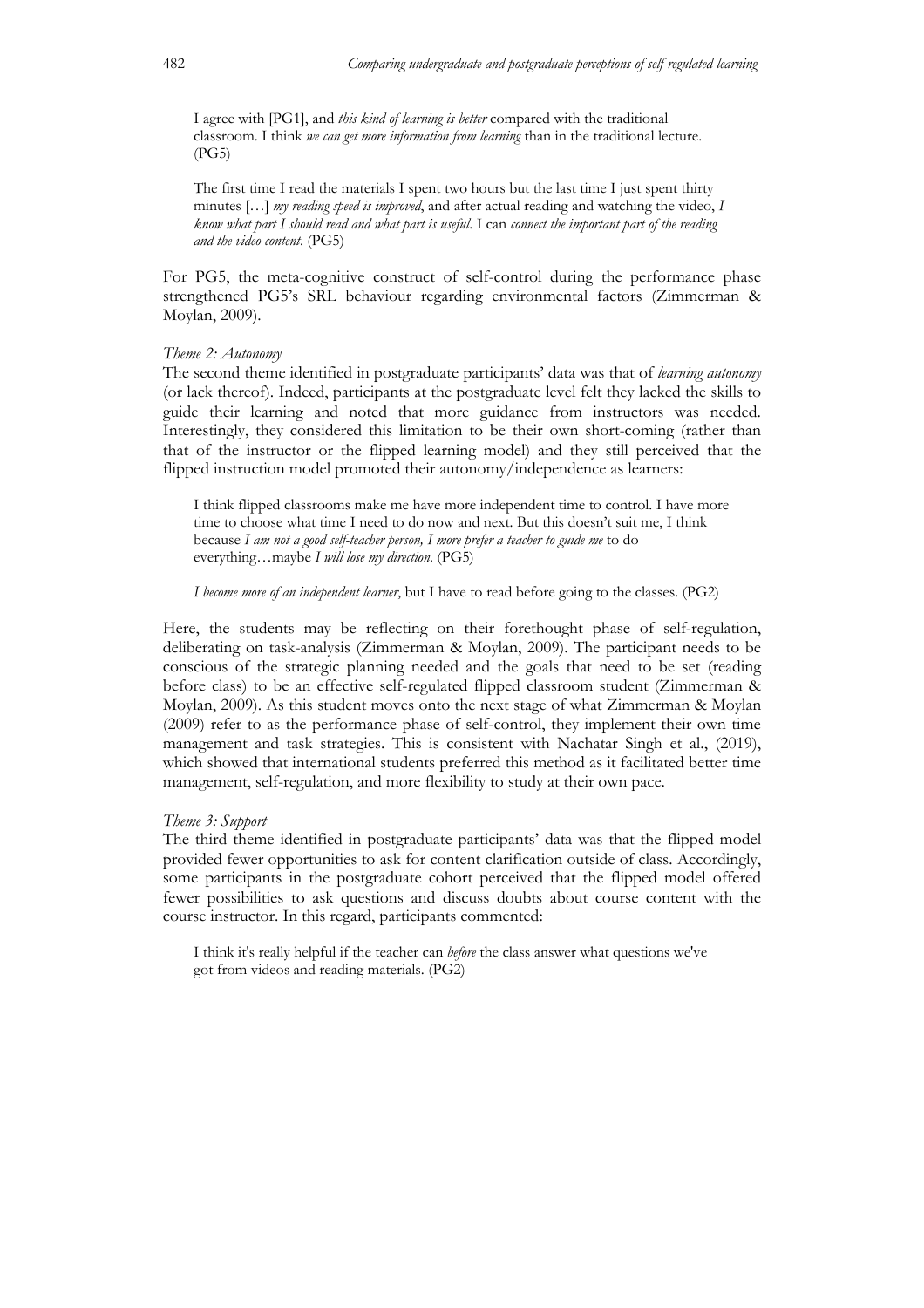Sometimes we didn't get to the last activities because I mean time is limited, maybe we *can reduce some unnecessary activities, so we could ask questions.* (PG4)

For these students, their meta-cognitive SRL attitude was inhibited by their lack of helpseeking behaviour, especially their ability to self-control (Zimmerman & Moylan, 2009). Similarly, another student commented on their experiences during class time. Likewise, in the performance phase, the student perceived that their environmental structuring (i.e., creating an environment that facilitates learning) was interrupted with respect to their selfcontrol (Zimmerman & Moylan, 2009). This is in line with Al‐Zahrani's (2015) findings that students need to be prepared for this type of learning.

This was also true for PG3 in the performance phase but different in their type of selfcontrol. As their self-interest and self-consequences tended to regulate their performance (Zimmerman & Moylan, 2009). However, it also may involve a level of self-observation by the student as they show signs of metacognitively monitoring their behaviour, even if it is not self-recorded monitoring. To emphasise, PG3 explains:

It's a very *good way of learning* you know because it helped me *it prompts me* to even look for other resources and to learn more. The flipped classroom has helped *deconstruct* the material *into understandable pieces* and when I get answers wrong on the quizzes and class activities I can reflect and ask for clarification right then and there. This allows me to take an *active role in my learning* instead of *passively taking in* a lot at once and forgetting to ask questions I had on the material (PG3).

Hence, while students may be transitioning between the various cycles, it is important to note that they may be exhibiting parts of the cycle, simultaneously. For instance, in the performance stage, the student above has shown signs of both self-control and selfobservation at the same time, consistent with findings outlined by Okmen & Kilic (2020). The postgraduate students generally found the course to be very motivating and engaging, and effective in promoting SRL (as inferred from the focus group responses). It seems that, for this participant, during the reflection phase, their ability to mitigate and monitor their self-reactions to self-judgments made their perceptions of the journey different from those of their undergraduate counterparts.

In relation to the first research question, as to what postgraduate and undergraduate learning experiences in a flipped classroom model are, our findings are broadly consistent with those of previous studies in that a sizable minority of students, especially undergraduate students, did not favour this new model of instruction. For instance, Schullery et al. (2011) noted that one-third of students were not engaged by the flipped method. Similarly, Bates & Galloway (2012) indicated that one-fifth of students did not favour the flipped model. Critz & Knight (2013) also observed that 25% of their class thought the amount of time required at home was too onerous. These findings are all consistent with the results from our focus groups. Porcaro et al. (2016) also found that some students just did not like this method, which is also consistent with our results. Long et al. (2017) stressed that understanding student demographics should always be a priority in a flipped setting, to ensure the appropriateness of its deployment. In this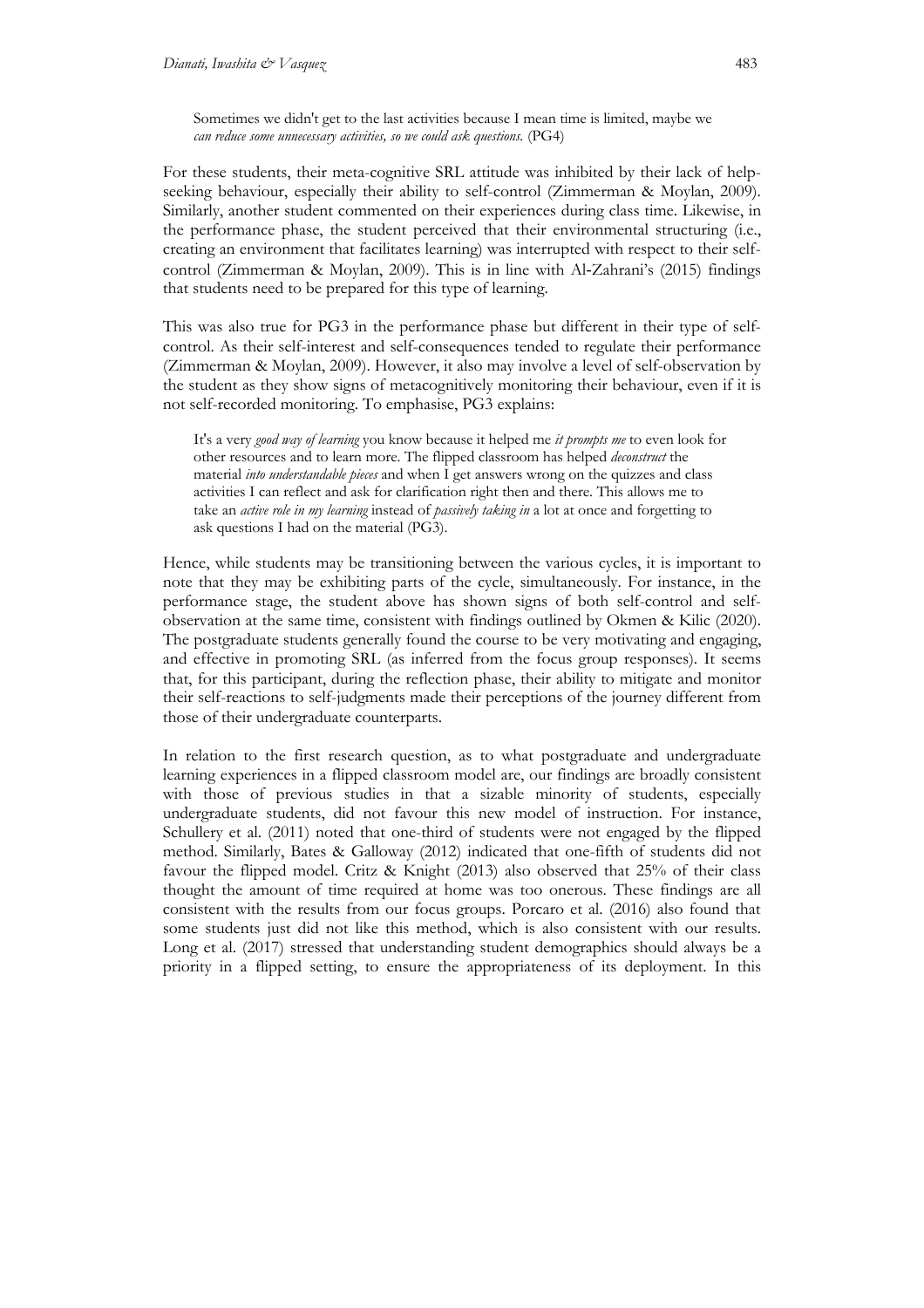context, international postgraduate students tended to view the flipped method more favourably than domestic-based undergraduate students, which is contrary to assumptions made about international student preferences for traditional instruction.

The postgraduate students found the flipped classroom model more beneficial in terms of autonomy and flexibility than undergraduate students. Most of the postgraduate students in the focus group felt that this was an efficient model of SRL. However, it is important to acknowledge the limitation that most students may have an inadequate understanding of SRL. Therefore, it would be more prudent to suggest that it was effective in promoting SRL, as inferred from focus group responses. Given such limitations, the use of instruments or scales to measure students' SRL skills could be given more prominence as a future research topic. These could include the *Learning and Strategies Study Inventory* (LASSI) (Weinstein et al., 1987); *The Motivated Strategies for Learning Questionnaire* (MSLQ) (Pintrich et al., 1993); *Academic Volitional Strategy Inventory* (AVSI) (McCann & Turner, 2004); or *Self-Regulation of Academic Motivation* (SRAM) (Gonzalez et al., 2006). Torres & Torrano (2008) also offered a range of other self-regulated learning instruments and this research could have benefited from a mixed-methods approach that involved a standardised quantitative survey measurement to triangulate findings made within.

This is consistent with the findings of Nguyen et al. (2016) regarding flexibility and Huang & Hong (2016) regarding autonomy. Our findings are also consistent with the broader SRL literature regarding positive learning outcomes with SRL (van Alten et al., 2020). We found that the main limitations of the flipped method related to the theme of support for postgraduate students and that of workload for undergraduate students. Specific comments referenced the lack of guidance, a loss of direction, intense workload, and content being covered superficially. Even though Mason et al. (2013) believed students adapt quickly to change from the flip, the results here are more consistent with other studies regarding workload increase (Khanova et al., 2015; Wilson, 2013) and a lack of guidance (Wanner & Palmer, 2015).

Regarding the second research question, on what the differences are between undergraduate and postgraduate perceptions of SRL and their overall experience of the course, we found that while both cohorts commented on similar aspects of the course, the specific problems they raised tended to differ. The results indicate that a tailored approach to individual cohorts is needed, regardless of the content being provided, and explicit information on the benefits of the flipped method is needed prior to course commencement.

## **Conclusion**

The current study aimed to offer a richer, in-depth understanding of flipped classroom practice by investigating how different cohorts of students undertaking the same course may have different experiences in their path to self-regulation. The main differences between the two groups are that the postgraduate students were slightly better than their undergraduate counterparts at adapting to the flipped learning activities (e.g., pre-class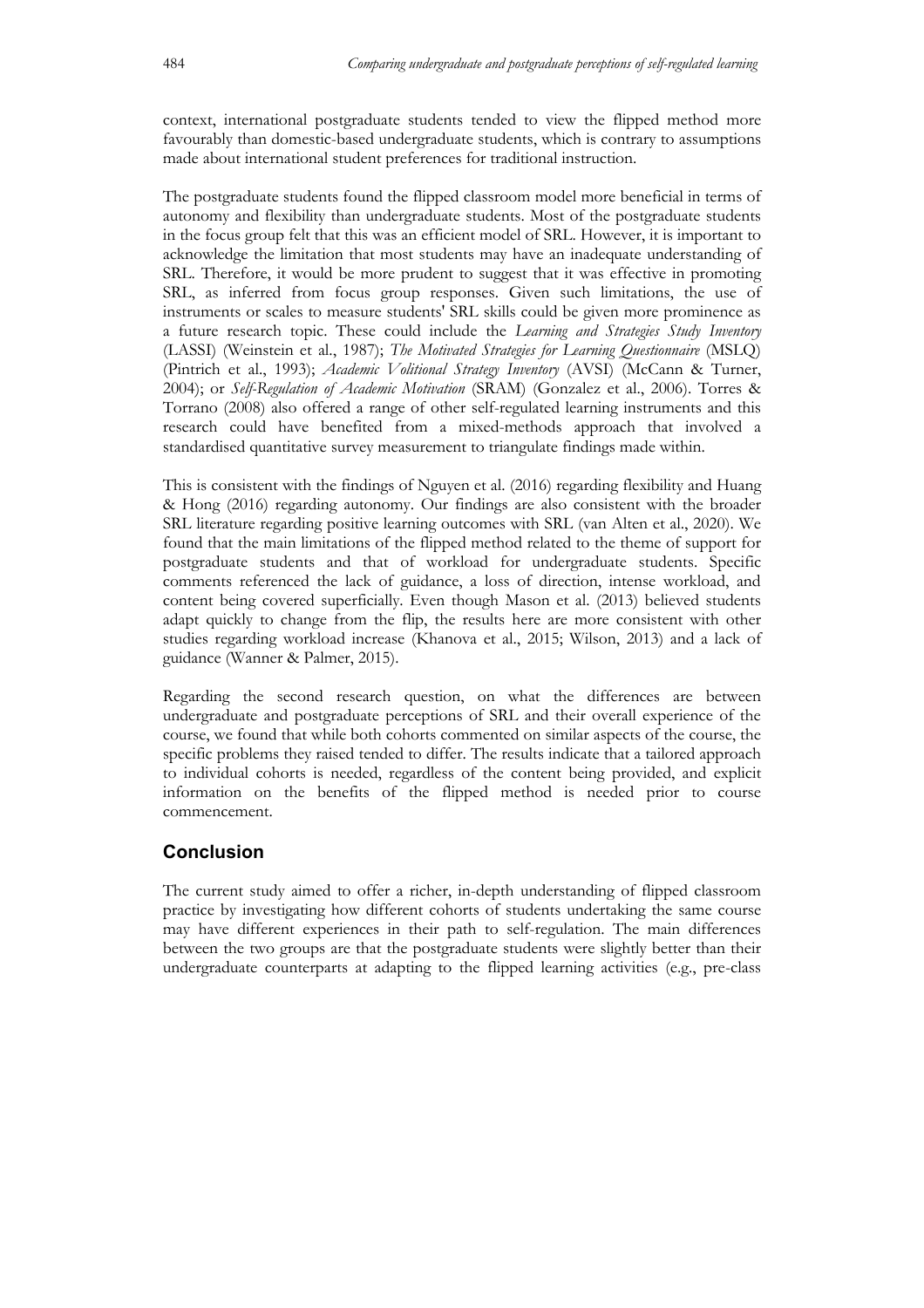quizzes, tutorial activities and online activities). They also encountered different issues, as the undergraduate students reported a lack of time and self-organisation. Specifically, the undergraduate students noted that workload and time were the main barriers with too many expectations, freedom, and independence. The postgraduate students did not find time to be such a pressing issue but nominated the lack of guidance as to their main area of concern. The focus group interviews with students provided valuable data that focused largely on their issues in a flipped classroom. Nevertheless, the undergraduate and postgraduate students had a positive perception of the effectiveness and helpfulness of flipped classroom activities. This research adds to the body of literature concerning selfregulated flipped classrooms. It does so by outlining that explicit teaching, support, guidance, and time-management strategies are needed to ensure that both undergraduate and postgraduate students can enjoy the benefits of flexibility and autonomy using their self-regulated learning strategies.

Future research could benefit from quantitative analysis to examine the degree and extent of differences between these two cohorts and their experiences adjusting to self-regulation in a flipped learning environment, using standardised SRL research instruments. The findings on instructors' experiences of flipped classrooms in Long et al. (2017) are in line with the suggestions from instructors in the current study. These include ensuring that staff are organised, warranting that students are prepared and well guided and supported (Hao, 2016), and understanding that not all learners enjoy alternatives to traditional teaching and that proper instructional design support is necessary for an effective flipped learning model to be implemented (Long et al., 2017). A shortcoming of the current research is that group work questions, which Mazur et al., (2015) observed are critical to the success of any flipped project, were not considered robustly enough against a standardised benchmark. Furthermore, the study only involved twelve students, so further quantitative research would complement these findings. Hence, caution should be exercised as the voices represented in this study may not be indicative of both cohorts of students more generally. Furthermore, the fact that some participants in the focus group sessions were more dominant than others may have made it difficult to gain maximum input from each participant.

## **Acknowledgements**

This research was built on the earlier project described at:

https://itali.uq.edu.au/advancing-teaching/initiatives/past-initiatives/active-learning-pathwaysproject/case-study-11-active-learning-approach-applied-linguistic-course under the Active Learning Pathway Project (ALPP):

https://itali.uq.edu.au/advancing-teaching/initiatives/past-initiatives/alpp

The project received funding under the Faculty of Humanities and Social Sciences (HASS) Teaching and Learning Seed Funding Scheme at The University of Queensland. We would like to especially thank Professor Julie Duck and Chris Frost in the ALPP Project for their guidance. We would like to acknowledge and thank Mai Nguyen and Phung Dao for their contributions and support in writing this paper.

The authors do not have any conflicts of interest to disclose.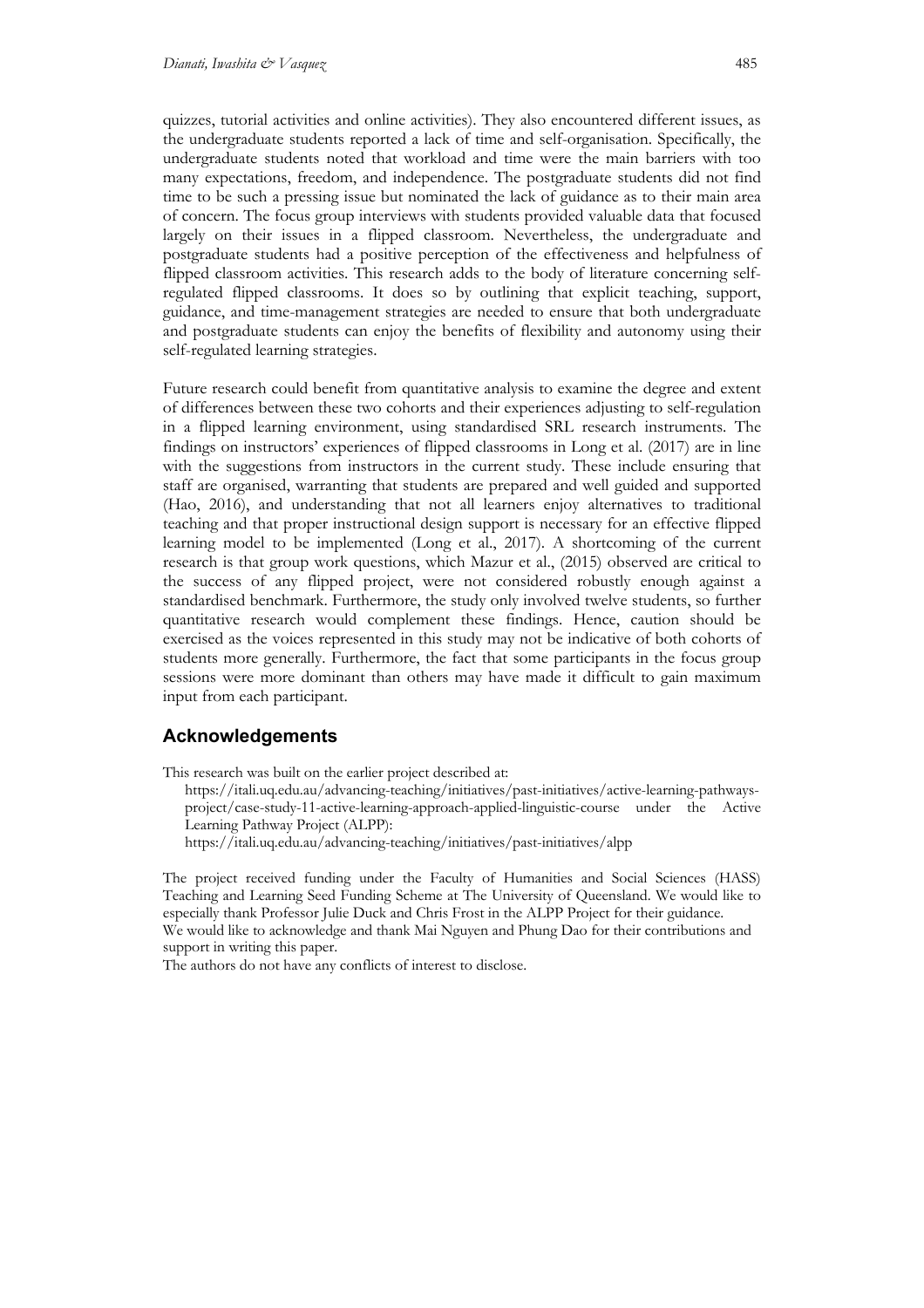## **References**

Al-Abdullatif, A. M. (2020). Investigating self-regulated learning and academic achievement in an eLearning environment: The case of K-12 flipped classroom. *Cogent Education*, 7(1), article 1835145. https://doi.org/10.1080/2331186x.2020.1835145

Anderson, L. W., Krathwohl, D. R., Airasian, P. W., Cruikshank, K. A., Mayer, R. E., Pintrich, P. R., Raths, J. D. & Wittrock, M. C. (2001). *A taxonomy for learning, teaching, and assessing: A revision of Bloom's taxonomy of educational objectives, abridged edition*. New York: Longman. https://www.pearson.com/us/higher-education/program/Anderson-Taxonomy-for-Learning-Teaching-and-Assessing-A-A-Revision-of-Bloom-s-Taxonomy-of-Educational-Objectives-Abridged-Edition/PGM200120.html

Arnold-Garza, S. (2014). The flipped classroom teaching model and its use for information literacy instruction. *Communications in Information Literacy*, 8(1), 7-22. https://doi.org/10.15760/comminfolit.2014.8.1.161

Alamry, A. M. (2017). *Flipped learning and self-regulated learning experiences in higher education: A qualitative case study*. PhD thesis, Western Sydney University, Australia. http://hdl.handle.net/1959.7/uws:45934

Al‐Zahrani, A. M. (2015). From passive to active: The impact of the flipped classroom through social learning platforms on higher education students' creative thinking. *British Journal of Educational Technology*, 46(6), 1133-1148. https://doi.org/10.1111/bjet.12353

Bates, S. & Galloway, R. (2012). The inverted classroom in a large enrolment introductory physics course: A case study. In *Proceedings of the HEA STEM learning and teaching conference*. https://www2.ph.ed.ac.uk/~rgallowa/Bates\_Galloway.pdf

Bergmann, J. & Sams, A. (2012). *Flip your classroom: Reach every student in every class every day*. International Society for Technology in Education. https://www.ascd.org/books/flipyour-classroom?variant=112060

- Betihavas, V., Bridgman, H., Kornhaber, R. & Cross, M. (2016). The evidence for 'flipping out': A systematic review of the flipped classroom in nursing education. *Nurse Education Today,* 38. 15-21 https://doi.org/10.1016/j.nedt.2015.12.010
- Bhagat, K. K., Chang, C.-N. & Chang, C.-Y. (2016). The impact of the flipped classroom on mathematics concept learning in high school. *Educational Technology & Society,* 19(3), 134- 142. https://drive.google.com/file/d/1PjQYomrI-vJ-n0mppIVzcIWDhaX8NfcC/view

Bonwell, C. C. & Eison, J. A. (1991). *Active learning: Creating excitement in the classroom. 1991 ASHE-ERIC Higher Education Reports*: ERIC. https://eric.ed.gov/?id=ED336049

Butt, A. (2014). Student views on the use of a flipped classroom approach: Evidence from Australia. *Business Education & Accreditation,* 6(1), 33-43.

https://ideas.repec.org/a/ibf/beaccr/v6y2014i1p33-43.html Cagande, J. L. L. & Jugar, R. R. (2018). The flipped classroom and college physics students' motivation and understanding of kinematics graphs. *Issues in Educational Research*, 28(2), 288-307. https://www.iier.org.au/iier28/cagande.pdf

Çakıroğlu, Ü. & Öztürk, M. (2017). Flipped classroom with problem-based activities: Exploring self-regulated learning in a programming language course. *Educational Technology & Society*, 20(1), 337-349.

https://drive.google.com/file/d/1xwJlSOJQJCNs9ypHSgmkoDtpKxmEP5Qh/view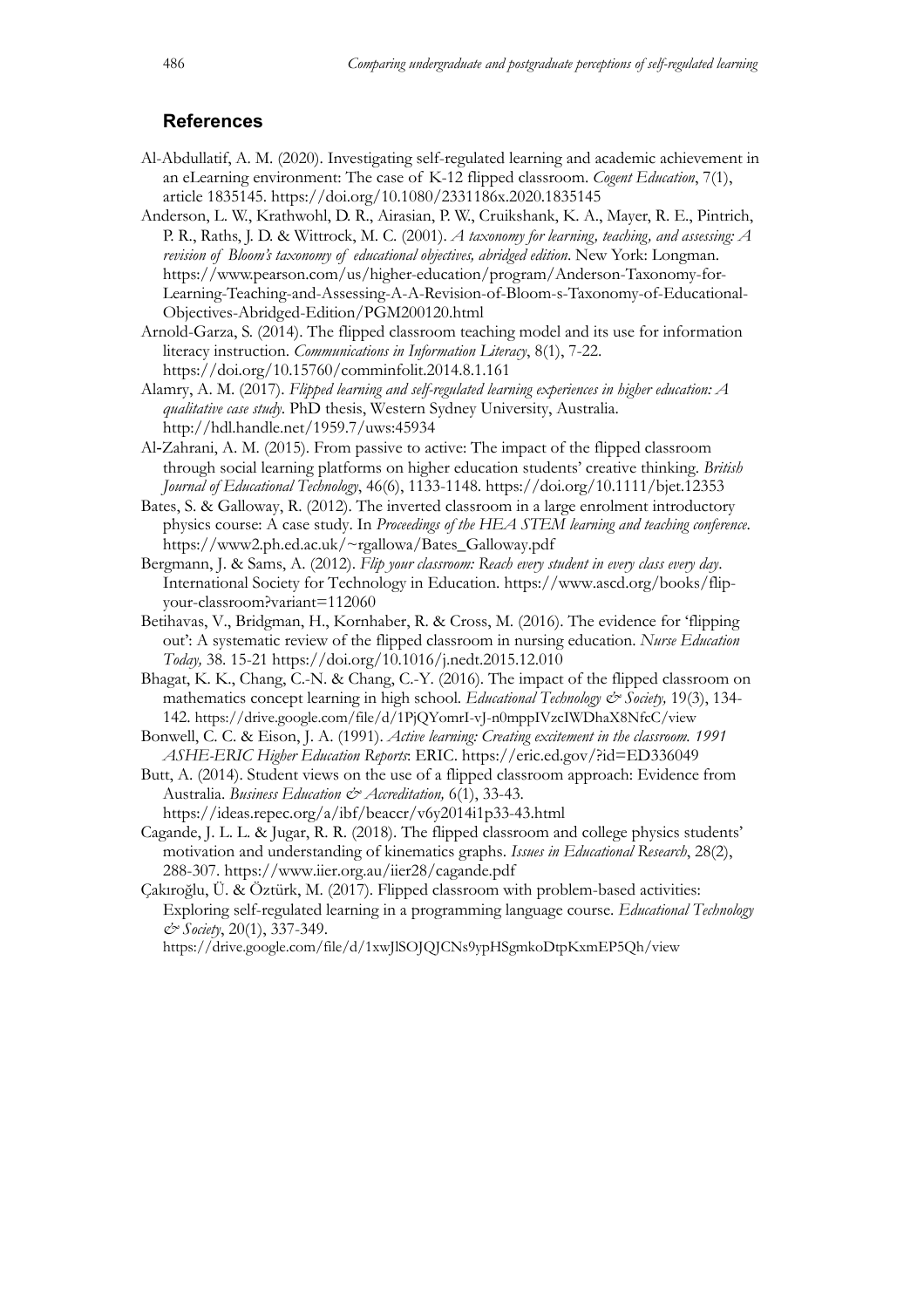- Clark, K. R. (2015). The effects of the flipped model of instruction on student engagement and performance in the secondary mathematics classroom. *Journal of Educators Online,*  12(1), 91-115. https://doi.org/10.9743/jeo.2015.1.5
- Case, J. & Marshall, D. (2004). Between deep and surface: Procedural approaches to learning in engineering education contexts. *Studies in Higher Education,* 29(5), 605-615. https://doi.org/10.1080/0307507042000261571
- Critz, C. M. & Knight, D. (2013). Using the flipped classroom in graduate nursing education. *Nurse Educator,* 38(5), 210-213. https://doi.org/10.1097/nne.0b013e3182a0e56a
- Dagar, V. & Yadav, A. (2016). Constructivism: A paradigm for teaching and learning. *Arts and Social Sciences Journal*, 7(4), 1-4. https://doi.org/10.4172/2151-6200.1000200
- Das, A. K., Nguyen, Q. T., Nguyen, A. T., Nomikoudis, M. & Dung, H. V. (2019). Course redesign to incorporate flipped delivery: A business degree case in Vietnam. *Issues in Educational Research*, 29(2), 363-383. http://www.iier.org.au/iier29/das.pdf
- Davies, R. S., Dean, D. L. & Ball, N. (2013). Flipping the classroom and instructional technology integration in a college-level information systems spreadsheet course. *Educational Technology Research and Development*, 61(4), 563-580. https://doi.org/10.1007/s11423-013-9305-6
- DeSantis, J., Van Curen, R., Putsch, J. & Metzger, J. (2015). Do students learn more from a flip? An exploration of the efficacy of flipped and traditional lessons. *Journal of Interactive Learning Research,* 26(1), 39-63. https://www.learntechlib.org/p/130133/
- Doo, M. Y., & Bonk, C. J. (2020). The effects of self-efficacy, self-regulation and social presence on learning engagement in a large university class using flipped learning. *Journal of Computer Assisted Learning,* 36(6), 997-1010. https://doi.org/10.1111/jcal.12455
- Doo, M. Y., Bonk, C. J., Shin, C. H. & Woo, B.-D. (2020). Structural relationships among self-regulation, transactional distance, and learning engagement in a large university class using flipped learning*. Asia Pacific Journal of Education,* 41(3), 609-625. https://doi.org/10.1080/02188791.2020.1832020
- Dörnyei, Z. (2007). *Research methods in applied linguistics*. Oxford University Press. https://global.oup.com/academic/product/research-methods-in-applied-linguistics-9780194422581 (also https://www.saint-david.net/uploads/1/0/4/3/10434103/rmal\_dny.pdf)
- Eppard, J. & Rochdi, A. (2017). A framework for flipped learning. International Association for Development of the Information Society. In *13th International Conference of Mobile Learning* https://files.eric.ed.gov/fulltext/ED579204.pdf
- Findlay-Thompson, S. & Mombourquette, P. (2014). Evaluation of a flipped classroom in an undergraduate business course. *Business Education and Accreditation*, 6(1), 63-71. Institute for Business and Finance Research. https://ideas.repec.org/a/ibf/beaccr/v6y2014i1p63-71.html
- Fisher, R., Ross, B., LaFerriere, R. & Maritz, A. (2017). Flipped learning, flipped satisfaction, getting the balance right. *Teaching & Learning Inquiry*, 5(2), 114-127. https://doi.org/10.20343/teachlearninqu.5.2.9
- Fisher, R., Perényi, R. & Birdthistle, N. (2018). The positive relationship between flipped and blended learning and student engagement, performance and satisfaction. *Active Learning in Higher Education*, 22(2), 97-113. https://doi.org/10.1177/1469787418801702
- Gonzalez, S., Dowson, M., Brickman, S. & McInerney, D. (2006). Self-regulation of academic motivation: Advances in structure and measurement. In *Proceedings AARE Annual Conference Parramatta 2005*. https://www.aare.edu.au/data/publications/2005/gon05371.pdf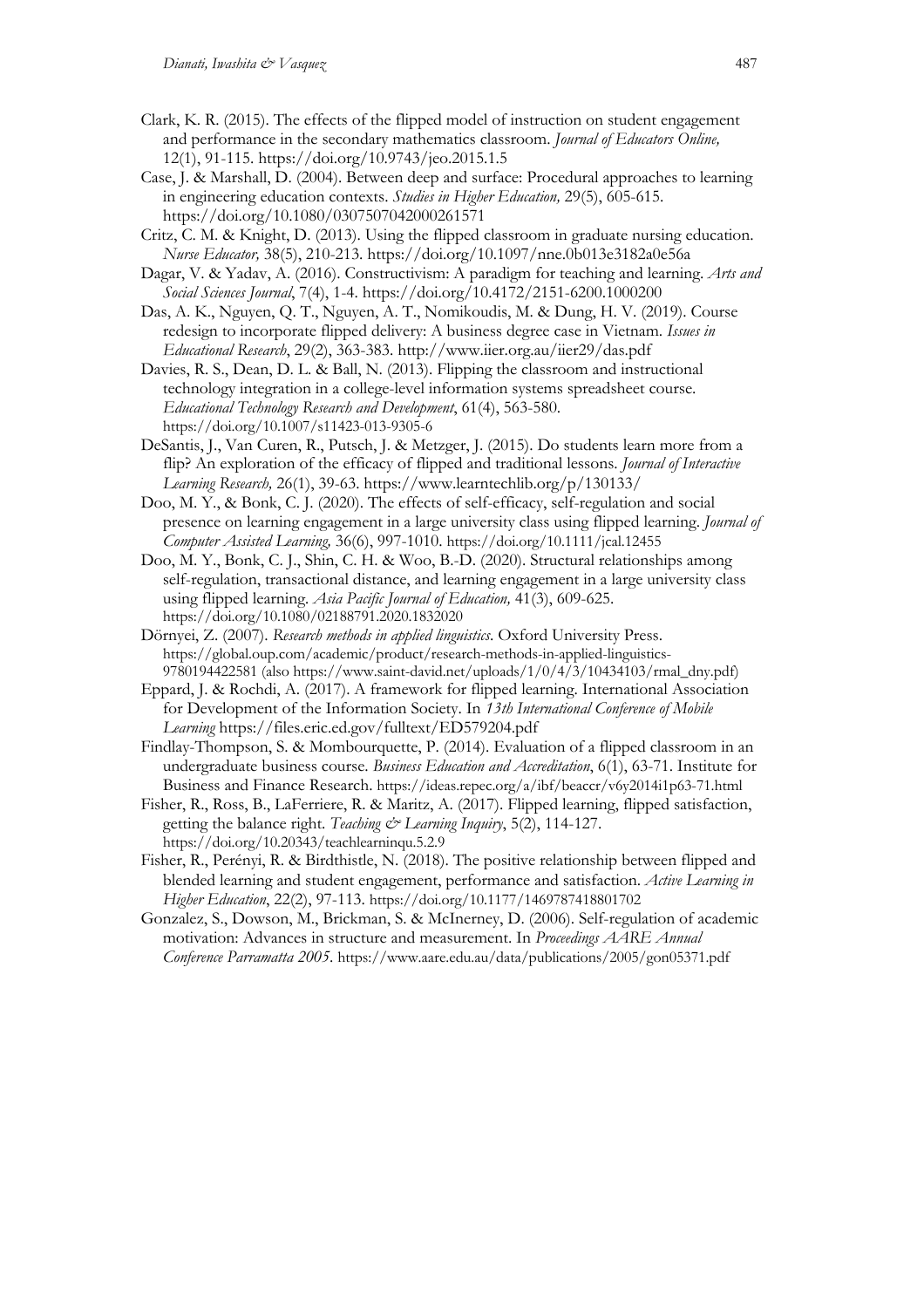- González-Torres, M. C. & Torrano, F. (2008). Methods and instruments for measuring selfregulated learning. In A. Valle & J. C. Núñez (Eds.), *Handbook of instructional resources and their applications in the classroom*, Nova Science Publishers. pp. 201-219.
- Griffiths, S., Campbell, C. & McDonald, C. V. (2021). "A problem shared is a problem halved": Supporting early career science teachers to implement flipped learning. *Issues in Educational Research*, 31(2), 495-512. http://www.iier.org.au/iier31/griffiths-s.pdf
- Grypp, L. & Luebeck, J. (2015). Rotating solids and flipping instruction. *Mathematics Teacher,*  109(3), 186-193. https://doi.org/10.5951/mathteacher.109.3.0186
- Hall, A. A. & DuFrene, D. D. (2016). Best practices for launching a flipped classroom. *Business and Professional Communication Quarterly*, 79(2), 234-242. https://doi.org/10.1177/2329490615606733
- Harrington, S. A., Bosch, M. V., Schoofs, N., Beel-Bates, C. & Anderson, K. (2015). Quantitative outcomes for nursing students in a flipped classroom. *Nursing Education Perspectives,* 36(3), 179-181. https://doi.org/10.5480/13-1255
- Hao, Y. (2016). Exploring undergraduates' perspectives and flipped learning readiness in their flipped classrooms. *Computers in Human Behavior*, 59, 82-92. https://doi.org/10.1016/j.chb.2016.01.032
- Hein, G. E. (1991). Constructivist learning theory: The museum and the needs of people. Institute for Inquiry, The Exploratorium, San Francisco. http://www.exploratorium.edu/IFI/resources/constructivistlearning.html
- Huang, Y. N. & Hong, Z. R. (2016). The effects of a flipped English classroom intervention on students' information and communication technology and English reading comprehension. *Educational Technology Research and Development*, 64(2), 175-193. https://doi.org/10.1007/s11423-015-9412-7
- Hung, H. T. (2015). Flipping the classroom for English language learners to foster active learning. *Computer Assisted Language Learning,* 28(1), 81-96. https://doi.org/10.1080/09588221.2014.967701
- Jamaludin, R. & Osman, S. Z. M. (2014). The use of a flipped classroom to enhance engagement and promote active learning. *Journal of Education and Practice*, 5(2), 124-131 https://iiste.org/Journals/index.php/JEP/article/view/10648
- Jensen, J. L., Kummer, T. A. & Godoy, P. D. d. M. (2015). Improvements from a flipped classroom may simply be the fruits of active learning. *CBE—Life Sciences Education*, 14(1). https://doi.org/10.1187/cbe.14-08-0129
- Joo, Y. J., Lim, K. Y. & Lee, S. Y. (2019). Project-based learning in capstone design courses for engineering students: Factors affecting outcomes. *Issues in Educational Research*, 29(1), 123-140. http://www.iier.org.au/iier29/joo.pdf
- Karabulut‐Ilgu, A., Jaramillo Cherrez, N. & Jahren, C. T. (2017). A systematic review of research on the flipped learning method in engineering education. *British Journal of Educational Technology*. 49(3), 398-411. https://doi.org/10.1111/bjet.12548
- Kettle, M. (2013). Flipped physics. *Physics Education,* 48(5), 593-596. https://doi.org/10.1088/0031-9120/48/5/593
- Khanova, J., Roth, M. T., Rodgers, J. E. & McLaughlin, J. E. (2015). Student experiences across multiple flipped courses in a single curriculum. *Medical Education*, 49(10), 1038-1048. https://doi.org/10.1111/medu.12807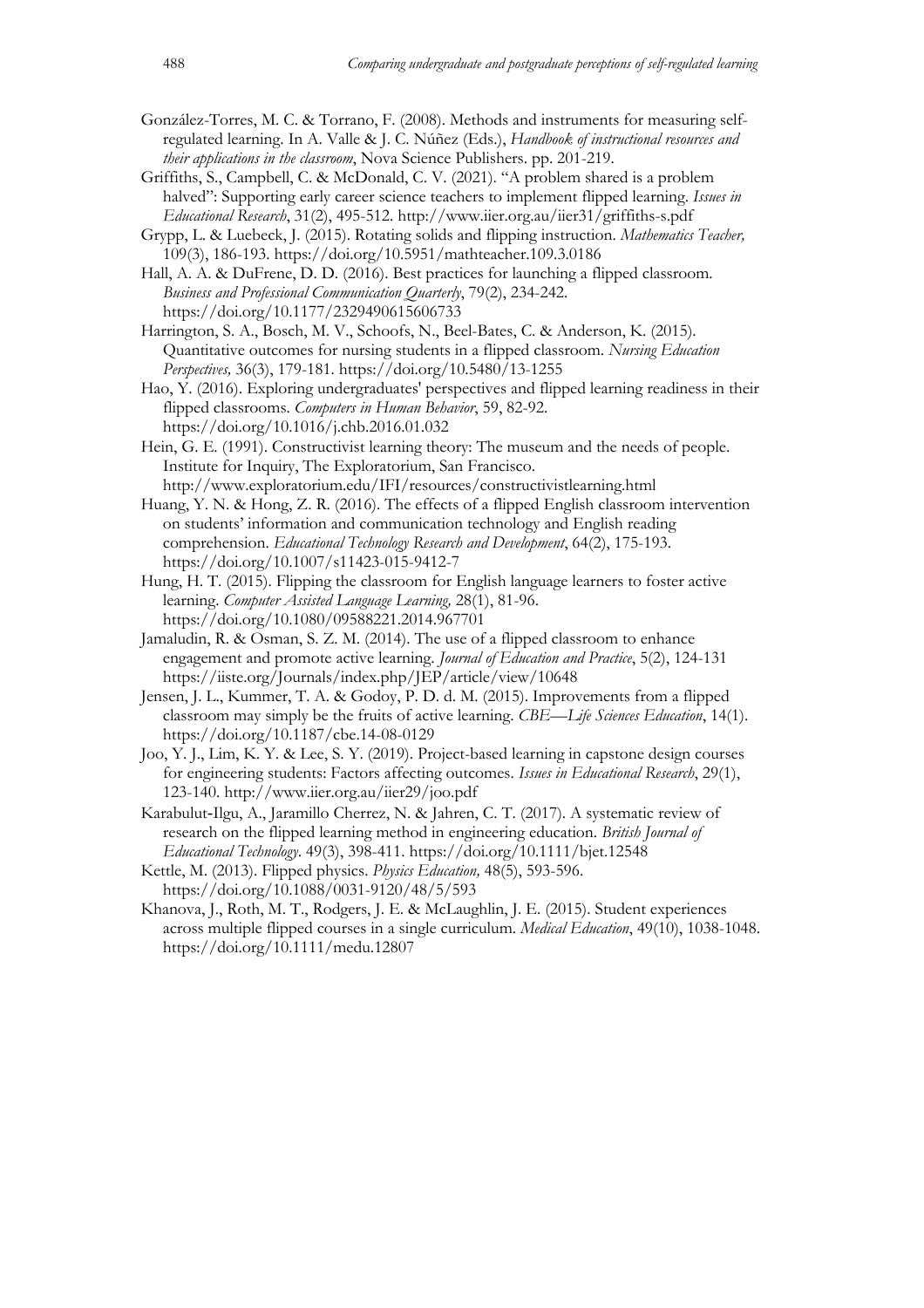- Kim, N. H., So, H.-J. & Joo, Y. J. (2021). Flipped learning design fidelity, SRL, satisfaction, and continuance intention in a university flipped learning course. *Australasian Journal of Educational Technology*, 37(4), 1-19. https://doi.org/10.14742/ajet.6046
- Kornell, N. & Bjork, R.A. (2007). The promise and perils of self-regulated study. *Psychonomic Bulletin & Review,* 14, 219-224. https://doi.org/10.3758/BF03194055
- Lo, C. K., Lie, C. W., & Hew K. F. (2018). Applying "First Principles of Instruction" as a design theory of the flipped classroom: Findings from a collective study of four secondary school subjects. *Computers & Education*, 118, 150-165. https://doi.org/10.1016/j.compedu.2017.12.003
- Long, T., Cummins, J. & Waugh, M. (2017). Use of the flipped classroom instructional model in higher education: Instructors' perspectives. *Journal of Computing in Higher Education,* 29(2), 179-200. https://doi.org/10.1007/s12528-016-9119-8
- Mason, G. S., Shuman, T. R. & Cook, K. E. (2013). Comparing the effectiveness of an inverted classroom to a traditional classroom in an upper-division engineering course. *IEEE Transactions on Education,* 56(4), 430-435. https://doi.org/10.1109/te.2013.2249066
- Mazur, A. D., Brown, B. & Jacobsen, M. (2015). Learning designs using flipped classroom instruction. Conception d'apprentissage à l'aide de instruction en classe inversée. *Canadian Journal of Learning and Technology/La revue canadienne de l'apprentissage et de la technologie,* 41(2). https://doi.org/10.21432/t2pg7p
- McCann, E. J. & Turner, J. (2004). Increasing student learning through volitional control. *Teachers College Record*, 106(9), 1695-1714.
- https://www.tcrecord.org/books/pdf.asp?ContentID=11666 McCarthy, J. (2016). Reflections on a flipped classroom in first year higher education. *Issues in Educational Research*, 26(2), 332-350. http://www.iier.org.au/iier26/mccarthy-j.pdf
- McLaughlin, J. E., Griffin, L. M., Esserman, D. A., Davidson, C. A., Glatt, D. M., Roth, M. T., Gharkholonarehe, N. & Mumper, R. J. (2013). Pharmacy student engagement, performance, and perception in a flipped satellite classroom. *American Journal of Pharmaceutical Education,* 77(9), 196. https://doi.org/10.5688/ajpe779196
- McLaughlin, J. E., Roth, M. T., Glatt, D. M., Gharkholonarehe, N., Davidson, C. A., Griffin, L. M., Esserman, D. A., Mumper, R. J. (2014). The flipped classroom: A course redesign to foster learning and engagement in a health professions school. *Academic Medicine,* 89(2), 236-243. https://doi.org/10.1097/acm.0000000000000086
- Meyers, C. & Jones, T. B. (1993). *Promoting active learning: Strategies for the college classroom*. Jossey-Bass Inc. https://eric.ed.gov/?id=ED358757
- Missildine, K., Fountain, R., Summers, L. & Gosselin, K. (2013). Flipping the classroom to improve student performance and satisfaction. *Journal of Nursing Education,* 52(10), 597- 599. https://doi.org/10.3928/01484834-20130919-03
- Nachatar Singh, J. K., Nagpal, S., Inglis, S. & Jacob-John, J. (2019). International students' experiences in a flipped classroom environment: An Australian perspective. *International Journal of Educational Management,* 33(6), 1303-1315. https://doi.org/10.1108/ijem-11-2018- 0362
- Narayan, R., Rodriguez, C., Araujo, J., Shaqlaih, A. & Moss, G. (2013). Constructivism— Constructivist learning theory. In B. J. Irby, G. H. Brown, R. Lara-Alecio & S. A. Jackson (Eds.), *The handbook of educational theories* (pp. 169-183). IAP Information Age Publishing. https://www.infoagepub.com/products/Handbook-of-Educational-Theories
- Nguyen, B., Yu, X., Japutra, A. & Chen, C. H. S. (2016). Reverse teaching: Exploring student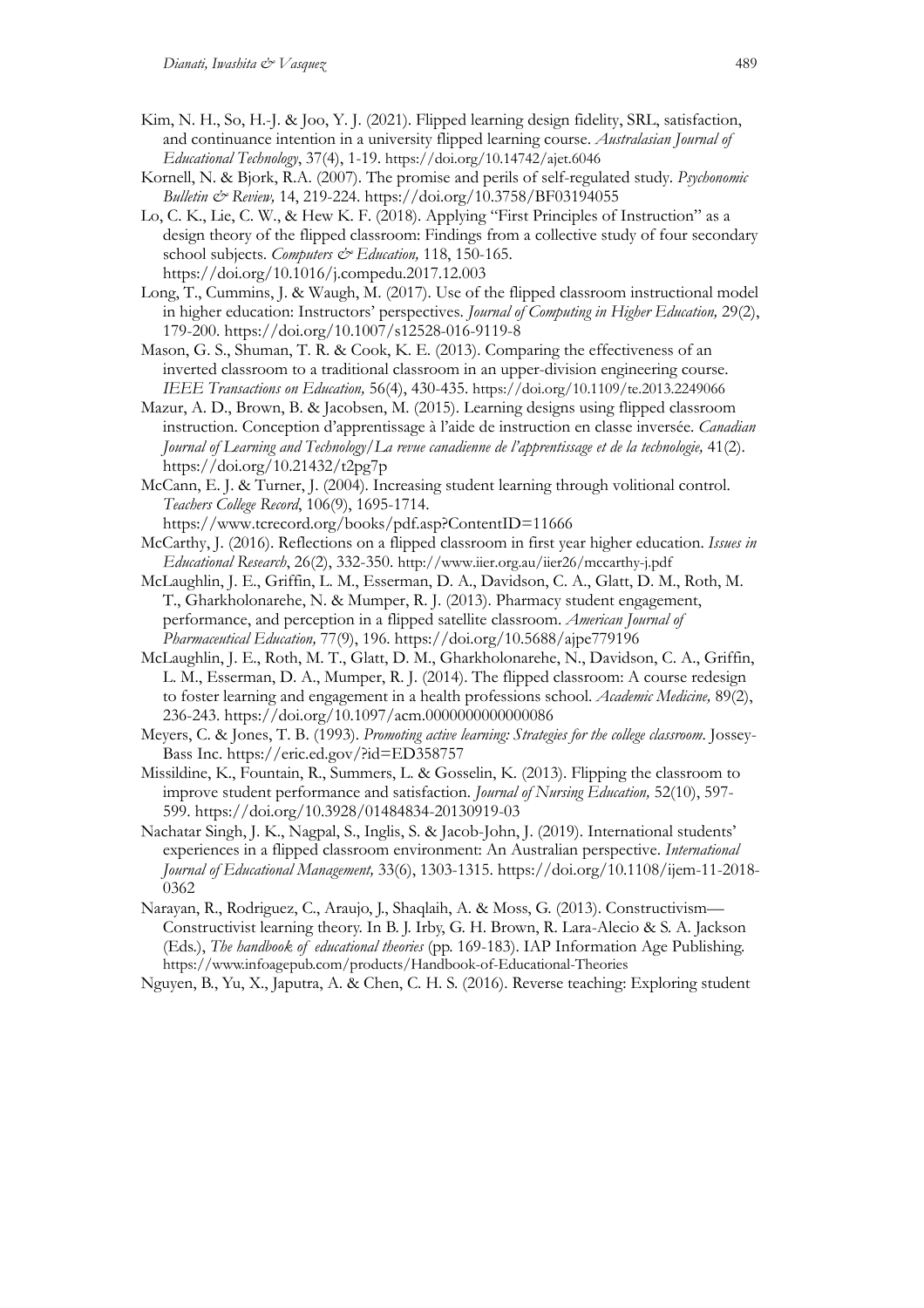perceptions of "flip teaching". *Active Learning in Higher Education*, 17(1), 51-61. https://doi.org/10.1177/1469787415616727

- O'Flaherty, J. & Phillips, C. (2015). The use of flipped classrooms in higher education: A scoping review. *The Internet and Higher Education,* 25, 85-95. https://doi.org/10.1016/j.iheduc.2015.02.002
- Okmen, B. & Kilic, A. (2020). The effect of layered flipped learning model on students' attitudes and self-regulation skills. *International Journal of Research in Education and Science*, 6(3), 409. https://doi.org/10.46328/ijres.v6i3.957

Öztürk, M. & Çakıroğlu, Ü. (2021). Flipped learning design in EFL classrooms: Implementing self-regulated learning strategies to develop language skills. *Smart Learning Environments,* 8, article 2. https://doi.org/10.1186/s40561-021-00146-x

- Park, S. & Kim, N. H. (2021). University students' self-regulation, engagement and performance in flipped learning. *European Journal of Training and Development,* 46(1/2), pp. 22-40. https://doi.org/10.1108/EJTD-08-2020-0129
- Pintrich, P. R., Smith, D. A., Garcia, T., & McKeachie, W. J. (1993). Reliability and predictive validity of the Motivated Strategies for Learning Questionnaire (MSLQ). *Educational and Psychological Measurement*, 53(3), 801-813. https://doi.org/10.1177/0013164493053003024
- Porcaro, P. A., Jackson, D. E., McLaughlin, P. M. & O'Malley, C. J. (2016). Curriculum design of a flipped classroom to enhance haematology learning. *Journal of Science Education and Technology*, 25(3), 345-357. https://doi.org/10.1007/s10956-015-9599-8
- Reidsema, C., Kavanagh, L., Hadgraft, R. & Smith, N. (2017). *The flipped classroom: Practice and practices in higher education.* Springer Singapore. https://doi.org/10.1007/978-981-10-3413-8
- Roehl, A., Reddy, S. L. & Shannon, G. J. (2013). The flipped classroom: An opportunity to engage millennial students through active learning. *Journal of Family & Consumer Sciences,* 105(2), 44-49. https://doi.org/10.14307/jfcs105.2.12
- Sahin, A., Cavlazoglu, B. & Zeytuncu, Y. E. (2015). Flipping a college calculus course: A case study. *Educational Technology & Society*, 18(3), 142-152. http://www.jstor.org/stable/jeductechsoci.18.3.142
- Schullery, N. M., Reck, R. F. & Schullery, S. E. (2011). Toward solving the high enrollment, low engagement dilemma: A case study in introductory business. *International Journal of Business, Humanities and Technology,* 1(2), 1-9.
- http://www.ijbhtnet.com/journals/Vol\_1\_No\_2\_September\_2011/1.pdf Schultz, D., Duffield, S., Rasmussen, S. C. & Wageman, J. (2014). Effects of the flipped classroom model on student performance for advanced placement high school chemistry students. *Journal of Chemical Education,* 91(9), 1334-1339. https://doi.org/10.1021/ed400868x
- Shyr, W. J. & Chen, C. H. (2018). Designing a technology-enhanced flipped learning system to facilitate students' self-regulation and performance. *Journal of Computer Assisted Learning,*  34(1), 53-62. https://doi.org/10.1111/jcal.12213
- Shih, M., Liang, J.-C. & Tsai, C.-C. (2019). Exploring the role of university students' online self-regulated learning in the flipped classroom: A structural equation model. *Interactive Learning Environments*, 27(8), 1192-1206. https://doi.org/10.1080/10494820.2018.1541909
- Sletten, S. R. (2017). Investigating flipped learning: Student self-regulated learning, perceptions, and achievement in an introductory biology course. *Journal of Science Education and Technology*, 26(3), 347-358. https://doi.org/10.1007/s10956-016-9683-8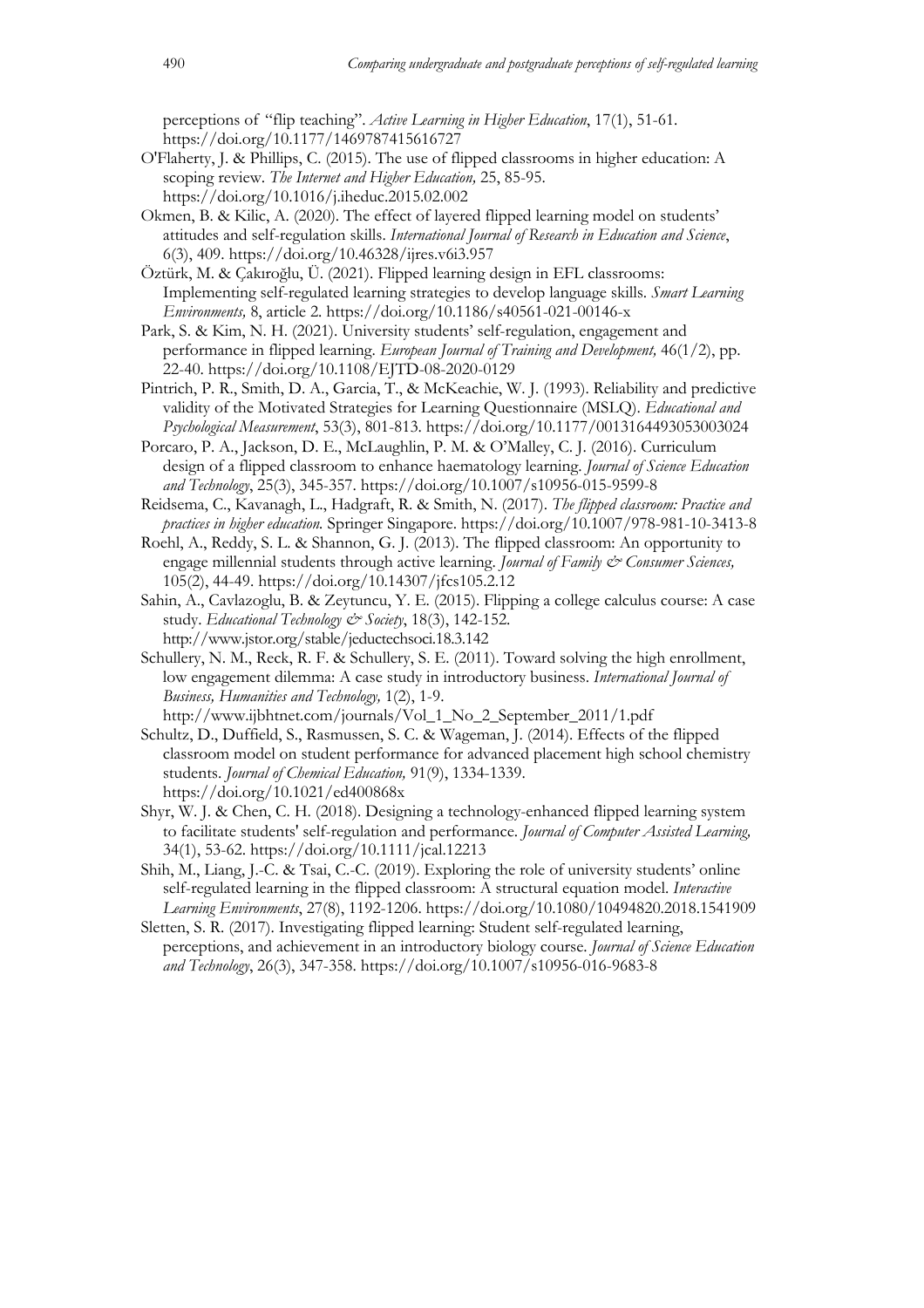- Smith, J. P. (2015). *The efficacy of a flipped learning classroom*. Unpublished PhD dissertation, McKendree University, USA.
- https://www.proquest.com/openview/3f79da89d7efc6979c4c1ded7e5490af/1.pdf Sun, J. C.-Y., Wu, Y. T. & Lee, W.-I. (2017). The effect of the flipped classroom approach to OpenCourseWare instruction on students' self-regulation. *British Journal of Educational Technology*, 48(3), 713-729. https://doi.org/10.1111/bjet.12444
- Turan, Z. & Akdag-Cimen, B. (2020). Flipped classroom in English language teaching: A systematic review. *Computer Assisted Language Learning*, 33(5-6), 590-606. https://doi.org/10.1080/09588221.2019.1584117
- Van Alten, D. C. D., Phielix, C., Janssen, J. & Kester, L. (2020). SRL support in flipped learning videos enhances learning outcomes. *Computers & Education*, 158, article 104000. https://doi.org/10.1016/j.compedu.2020.104000
- Wanner, T. & Palmer, E. (2015). Personalising learning: Exploring student and teacher perceptions about flexible learning and assessment in a flipped university course. *Computers & Education*, 88, 354-369. https://doi.org/10.1016/j.compedu.2015.07.008
- Weinstein, C. E., Palmer, D. & Schulte, A. C. (1987). *Learning and study strategies inventory (LASSI)*. Clearwater, FL: H & H Publishing.
- https://asu.pure.elsevier.com/en/publications/learning-and-study-strategies-inventory-lassi Wilson, S. G. (2013). The flipped class: A method to address the challenges of an
- undergraduate statistics course. *Teaching of Psychology*, 40(3), 193-199. https://doi.org/10.1177/0098628313487461
- Williamson, G. (2015). *Self-regulated learning: An overview of metacognition, motivation, and behaviour*. University of Canterbury, New Zealand. https://doi.org/10.26021/851
- Whillier, S. & Lystad, R. P. (2015). No differences in grades or level of satisfaction in a flipped classroom for neuroanatomy. *Journal of Chiropractic Education*, 29(2), 127-133. https://doi.org/10.7899/JCE-14-28
- Yeung, K. (2014). Making 'the flip' work: Barriers to and implementation strategies for introducing flipped teaching methods into traditional higher education courses. *New Directions in the Teaching of Physical Sciences*, 10, 59-63. https://doi.org/10.29311/ndtps.v0i10.518
- Zayapragassarazan, Z. & Kumar, S. (2012). Active learning methods. *NTTC Bulletin*, 19(1), 3- 5. https://files.eric.ed.gov/fulltext/ED538497.pdf
- Zimmerman, B. J. & Pons, M. M. (1986). Development of a structured interview for assessing student use of self-regulated learning strategies. *American Educational Research Journal*, 23(4), 614-628. https://doi.org/10.3102/00028312023004614
- Zimmerman, B. J. & Moylan, A. R. (2009). Self-regulation: Where metacognition and motivation intersect. *In Handbook of metacognition in education* (pp. 311-328). Routledge. https://www.routledgehandbooks.com/doi/10.4324/9780203876428.ch16
- Zheng, B. & Zhang, Y. (2020). Self-regulated learning: The effect on medical student learning outcomes in a flipped classroom environment. *BMC Medical Education*, 20, article 100. https://doi.org/10.1186/s12909-020-02023-6
- Zuber, W. J. (2016). The flipped classroom, a review of the literature. *Industrial and Commercial Training*, 48(2), 97-103. https://doi.org/10.1108/ict-05-2015-0039
- Zheng, B., Ward, A. & Stanulis, R. (2020). Self-regulated learning in a competency-based and flipped learning environment: Learning strategies across achievement levels and years. *Medical Education Online*, 25(1), article 1686949. https://doi.org/10.1080/10872981.2019.1686949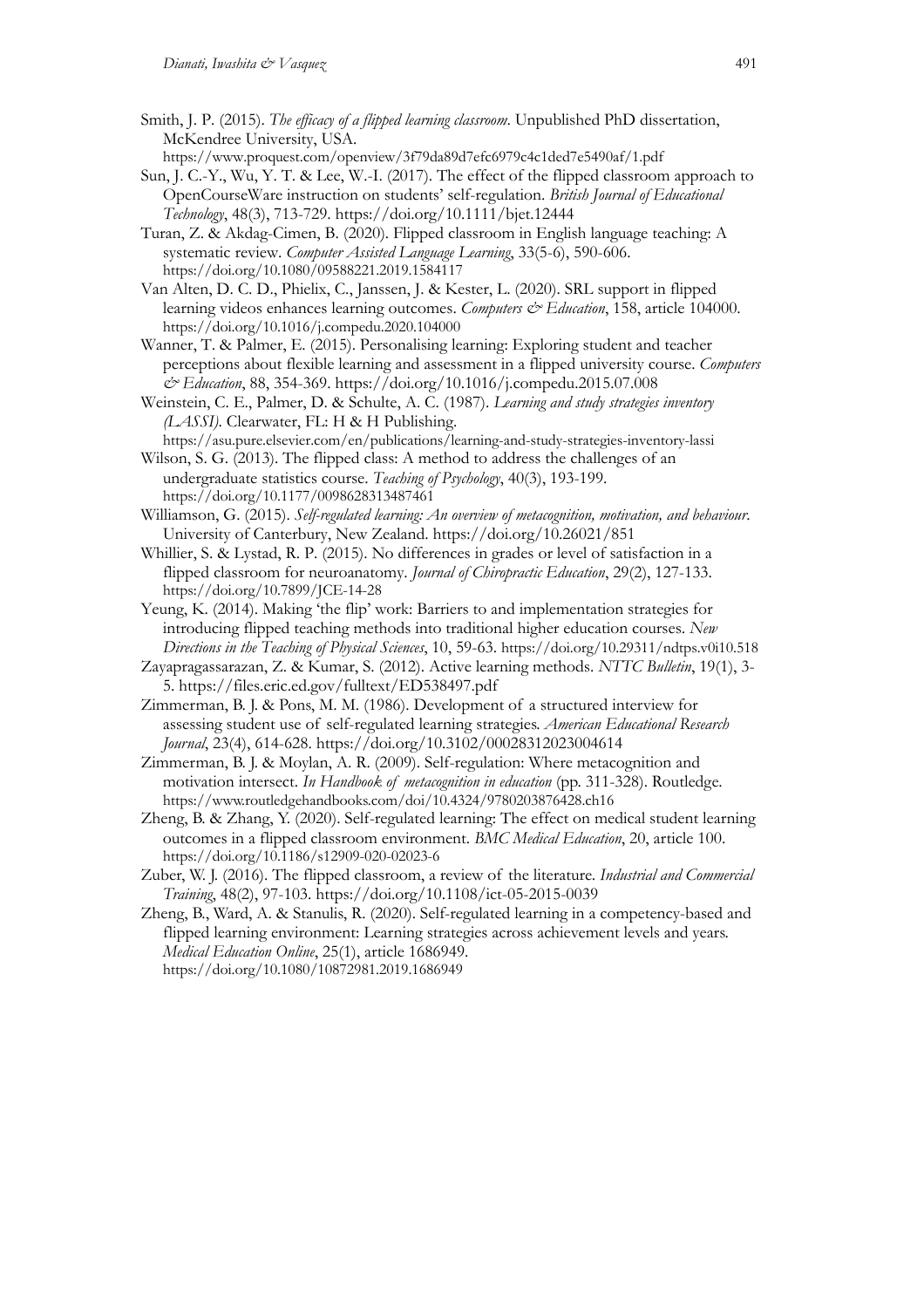## **Appendix 1**

| <b>PRE-CLASS</b>                                 |                       |           |                                                | <b>IN-CLASS</b> |                                                                                         |   | <b>POST-CLASS</b>                                                |
|--------------------------------------------------|-----------------------|-----------|------------------------------------------------|-----------------|-----------------------------------------------------------------------------------------|---|------------------------------------------------------------------|
| (1) Critical engagement with<br>course materials |                       |           |                                                |                 | (2) Active participation                                                                |   | (3) Independent and peer learning<br>skills                      |
|                                                  | Student<br>activities | $\bullet$ | Read materials<br>Listan to lactura recordings |                 | Active learning activities: case study, mini<br>debates theorist role-play learning and | ٠ | Varied assessment tasks:<br>Interview and analyse learner speech |

**The flipped model that was applied to the current study**

|                    | course materials                                                                                  |                                                                                                                                                                                                                  | SKIIIS                                                                                                                                                       |  |  |  |  |
|--------------------|---------------------------------------------------------------------------------------------------|------------------------------------------------------------------------------------------------------------------------------------------------------------------------------------------------------------------|--------------------------------------------------------------------------------------------------------------------------------------------------------------|--|--|--|--|
| udent<br>tivities  | <b>Read materials</b><br>٠<br>Listen to lecture recordings<br>٠<br>Do online quiz<br>٠            | Active learning activities: case study, mini<br>debates, theorist role-play, learning and<br>teaching analysis, micro-teaching.<br>Individual, pair, group work<br>٠<br>Apply knowledge and extend understanding | Varied assessment tasks:<br>٠<br>Interview and analyse learner speech<br>٠<br>Reflective essay on L2 teaching method<br>Website on SLA theories using Cirrus |  |  |  |  |
| chnology<br>еd     | <b>PPT</b> recording<br>Kaltura media<br><b>Blackboard quiz</b><br><b>Padlet Learning Pathway</b> | Kahoot (Online polling tool used as<br>knowledge checks at the start of each class)<br>YouTube videos and Padlet                                                                                                 | Youtube videos<br>٠<br>Auslit Cirrus website and annotation tool by<br>the University of Queensland                                                          |  |  |  |  |
| acher<br>eparation | Lecture plan and script<br>Design quiz                                                            | Student activity sheet                                                                                                                                                                                           | <b>Assessment guidelines</b><br>٠<br>Cirrus information session                                                                                              |  |  |  |  |
| aluation           | (I) Weekly reflection (2) Mid-term survey (3) End-of-term focus group interviews (4) SECaTs       |                                                                                                                                                                                                                  |                                                                                                                                                              |  |  |  |  |

3 hours contact (2hour workshop and Ihour lecture (flipped)) with 6hrs associated work; Total students (n=102, female = 73, male 29); (in-class<br>workshops max 25 per class); postgraduate and undergraduates have same lecture

Use "zoom in" function on web or PDF reader to view

## **Appendix 2: Focus group questions (verbatim)**

- Q1: I would like to ask you to comment on any aspects of the course what would you want to say about in generally any aspect of the course that you would like to comment on regarding flipped learning?
- Q2: What do you think about the readings and the lecture video and what are the difference between the two learning styles?
- Q3: Do you think that the pre-class activities change the way you learn compared to the traditional lecture-based course or are they the same?
- Q4: So, if you were the teacher of the course what would you change about this course? Like let's say pre-class activities ... we have three activities so if you were the teacher of the course, would you change or keep them?
- Q5: How about the pre-class activities…what do you think about them?
- Q6: So, about the technologies that are used in the class what do you think about them?
- Q7: How about the other activities in the class like we have Kahoot?
- Q8: How about the other like group activities in class?
- Q9: Do you find it different from the tutorial that you studied or attended in other courses?
- Q10: If you were the teacher of the course what would you change about the in-class activities?
- Q11: Anything that needs to be reconsidered or changed to make the flipped class better?
- Q12: In general, do you think the use of technologies in class was good how would you compare it to traditional teaching?